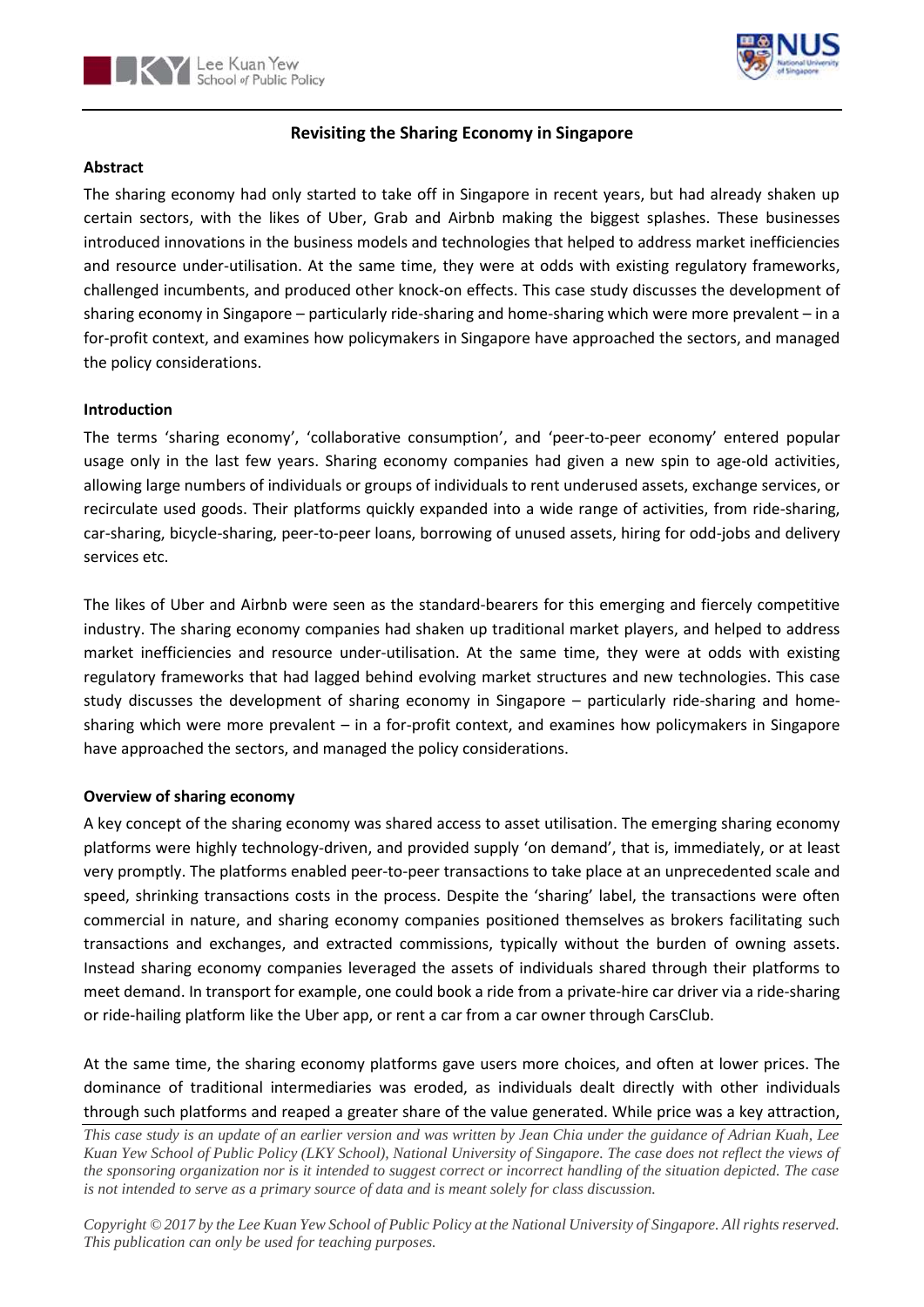many sharing economy platforms also promoted ethical, social or environmental credentials. For instance, the opportunity to build social networks had been touted as a key benefit of participating in the sharing economy.

Proponents of the sharing economy were optimistic about its prospects. Consulting firm PwC projected that global revenues from the top five sharing economy activities, including home-sharing and ride-sharing, would jump from US\$15 billion in 2014 to US\$335 billion in 2025.<sup>1</sup> Some even labelled the sharing economy a 'social revolution' that allowed individuals to balance self-interest with the greater good of the larger community.<sup>2</sup> Dominant sharing economy firms attracted large amounts of capital funding, and several were crowned tech unicorns – private companies valued at US\$1 billion or more. At the top of the food chain was Uber, which had an estimated valuation of US\$62.5 billion and had attracted US\$8.6 billion in equity funding by 2017.<sup>3</sup> Its rival in China, Didi Chuxing, was valued at US\$50 billion, while Singapore-based Grab attracted a more modest valuation of US\$6 billion.<sup>4</sup> With \$3.4 billion of equity funding, Airbnb was valued at US\$31 billion.<sup>5</sup>

As traditional business models were disrupted, and established players faced stiff competition, sharing economy firms encountered increasing scrutiny from authorities and vocal opposition from traditional players such as taxi drivers and hotel owners. The demarcations between so-called sharing economy activities and more conventional businesses were also blurring. For example, Uber ventured into booking services for regular taxis. In many jurisdictions, sharing economy platforms operated in a legal grey area, or faced outright bans. Uber's operations had been partially restricted or banned in places such as Germany, India, Rio de Janeiro, Manila and Jakarta. In Jakarta for example, taxi drivers staged violent protests against ride-sharing, prompting the Indonesian Transport Ministry to rule that Uber and Grab had to partner local public transport businesses and register their cars, or face a ban.<sup>7</sup>

On the other hand, some cities such as Seoul, London and Amsterdam had taken a more welcoming stance to the sharing economy. The Seoul Metropolitan Government, for instance, had declared the Seoul a 'sharing city'. It enacted local legislation in 2012 to facilitate the sharing economy, and launched a 'Share Hub' to act as a clearinghouse and information portal for sharing economy services. Yet even there, Uber's private-hire car business encountered setbacks. While taxi-booking apps were permitted in Korea, existing legislation restricted chauffeured services to specific groups, such as foreigners and people with special needs. Uber's private-hire vehicle services met with fierce resistance from the local taxi industry, and was suspended in late 2015, after tussles with the Seoul Metropolitan Government.<sup>9</sup>

In many respects, Singapore with its dense population and enthusiastic adoption of mobile technology, seemed well-suited for sharing economy platforms to take off. The sharing economy had only started to take off in recent years, but had already shaken up certain sectors, with the likes of Uber, Grab and Airbnb making

 $\overline{\phantom{a}}$ 

<sup>1</sup> PwC. "Five key sharing economy sectors could generate £9 billion of UK revenues by 2025." August 15, 2014. [http://pwc.blogs.com/press\\_room/2014/08/five-key-sharing-economy-sectors-could-generate-9-billion-of-uk-revenues-by-](http://pwc.blogs.com/press_room/2014/08/five-key-sharing-economy-sectors-could-generate-9-billion-of-uk-revenues-by-2025.html)[2025.html](http://pwc.blogs.com/press_room/2014/08/five-key-sharing-economy-sectors-could-generate-9-billion-of-uk-revenues-by-2025.html) (accessed February 5, 2016)

<sup>2</sup> Botsman, Rachel and Rogers, Roo. "What's Mine is Yours – The Rise of Collaborative Consumption." HarperCollins, 2010.

<sup>3</sup> TechCrunch. "CrunchBase Unicorn Leaderboards." Last modified August 22, 2017. https://techcrunch.com/unicorn-leaderboard/ (accessed September 2, 2017).

<sup>4</sup> *Ibid.*

<sup>5</sup> *Ibid.*

<sup>7</sup> "Uber and Grab must get local partners, says Indonesia after protests." The Straits Times, March 26, 2016; "Indonesia threatens to ban ride-hailing apps." Financial Times, March 31, 2016

<sup>9</sup> "After getting forced out of South Korea, Uber prepares to fight back." TechinAsia, December 3, 2015.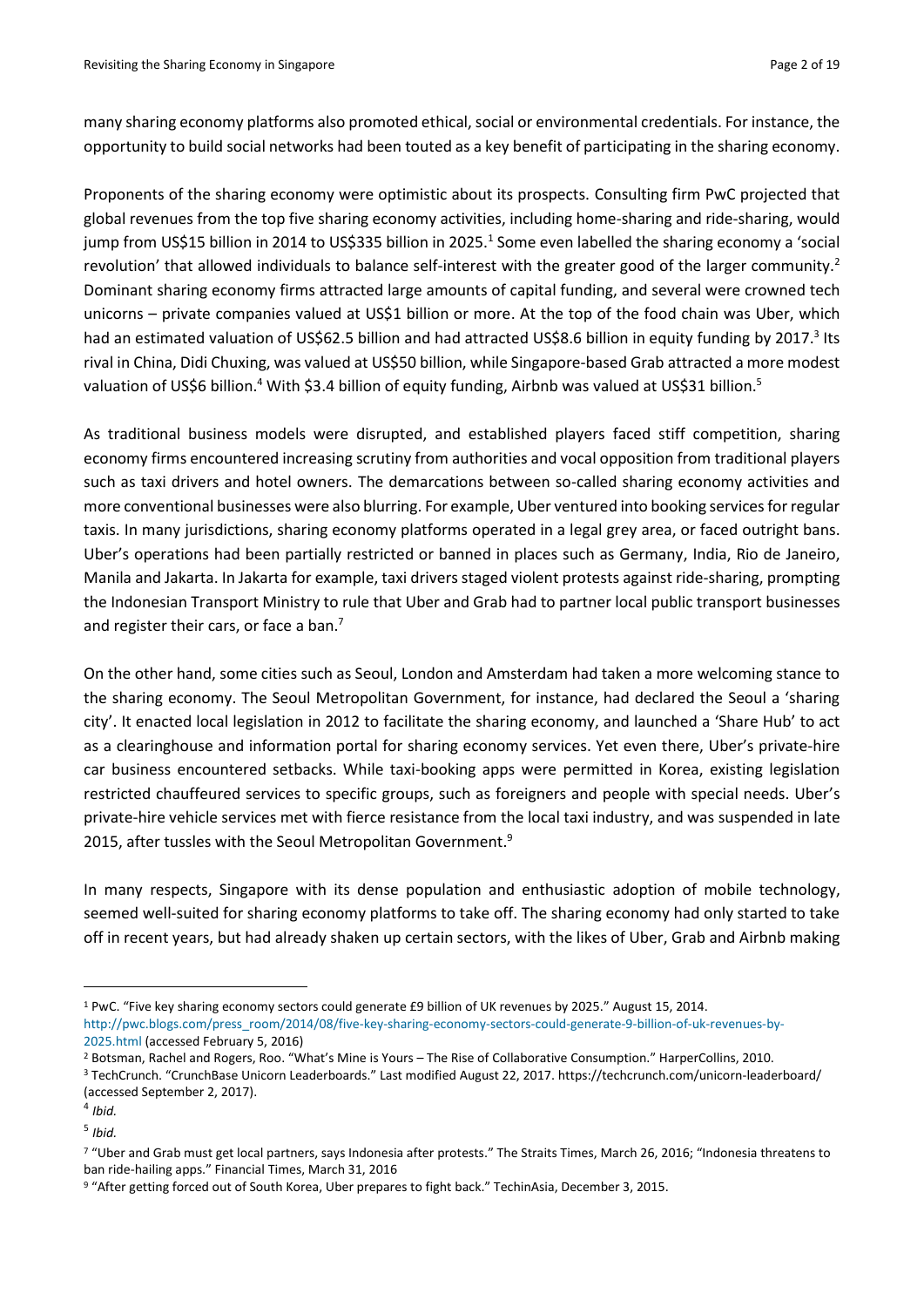the biggest splashes. Dockless bicycle-sharing also made its debut in Singapore at the beginning of 2017, and quickly gained popularity. Not surprisingly, there was intense debate on how such businesses should be treated by regulators.

To promote this emerging business model, some sharing economy firms, including Airbnb (although not Uber) banded together to form the Sharing Economy Association of Singapore (SEAS). Some firms also set up their own policy and government liaison teams to engage governments in Singapore and the region. On the policy front, the Singapore government signalled a willingness to keep an open mind and not be too hasty to block private sector innovations, at least on the transport front.<sup>10</sup>

The development, impacts and issues involving two prominent sharing economy sectors in Singapore – ridesharing and home-sharing – are discussed in the following sections.

### **Ride-sharing in Singapore**

**.** 

Ride-sharing through private-hire car rides, where a passenger shared a one-time use of a vehicle with a driver, gained much ground in Singapore in the last few years. While a number of ride-sharing apps were launched, Uber and Grab<sup>11</sup> were the most recognisable. The ride-sharing platforms excelled in developing technology to match demand from commuters with supply from private-hire cars and taxis. For commuters, the ride-sharing platforms offered a range of price points and services that could be conveniently booked using proprietary mobile applications (apps) installed in ubiquitous mobile devices. More importantly, the platforms helped to meet the demand gaps left by existing taxi industry.

Founded in San Francisco in 2008, Uber had already established its presence in the US, Europe and Australia, before launching its UberExec service using premium cars in Singapore in early 2013. It subsequently introduced UberX service with mid-range cars, as well as a taxi-booking service. Grab started out in Malaysia as a taxi-booking app, before it entered the Singapore market in late 2013 with a taxi booking app, and later extended its platform to private-hire cars. Other sharing economy platforms for the transport sector included CarsClub which provided car-sharing<sup>12</sup> services, and Ryde which offered car-pooling.

Ride-sharing platforms like Uber and Grab typically did not own fleets of passenger cars, and instead recruited individual car-owners and drivers as 'partners', rather than employees. These private-hire car drivers could only take bookings, and were not allowed to pick up passengers from the streets or taxi stands, which remained the preserve of taxis. The drivers could use their own cars or rent one; Uber even set up an in-house car rental company to cater to its drivers in Singapore.

Private hire car services fares were fixed upfront by the ride-sharing platforms based on distance and location, and sometimes demand, when demand surged (*Exhibit 1*). The ride-sharing platforms offered a range of transport services from four-seater cars to larger vehicles, and various price points for economy and premium services, although the UberX and GrabCar Economy services were most comparable to taxis. In return, the ride-sharing firms took a 20 per cent commission of the fares charged. Drivers were also provided with

<sup>10</sup> "Sharing economy in transition." Moving News blog, October 2, 2015. [https://motsingapore.wordpress.com/2015/10/02/sharing](https://motsingapore.wordpress.com/2015/10/02/sharing-economy-in-transition/)[economy-in-transition/](https://motsingapore.wordpress.com/2015/10/02/sharing-economy-in-transition/) (accessed February 10, 2016).

<sup>11</sup> Previously known as GrabTaxi, the company rebranded to Grab on 28 January 2016.

<sup>&</sup>lt;sup>12</sup> Car-sharing referred to sharing the use of cars among individual car-owners and users.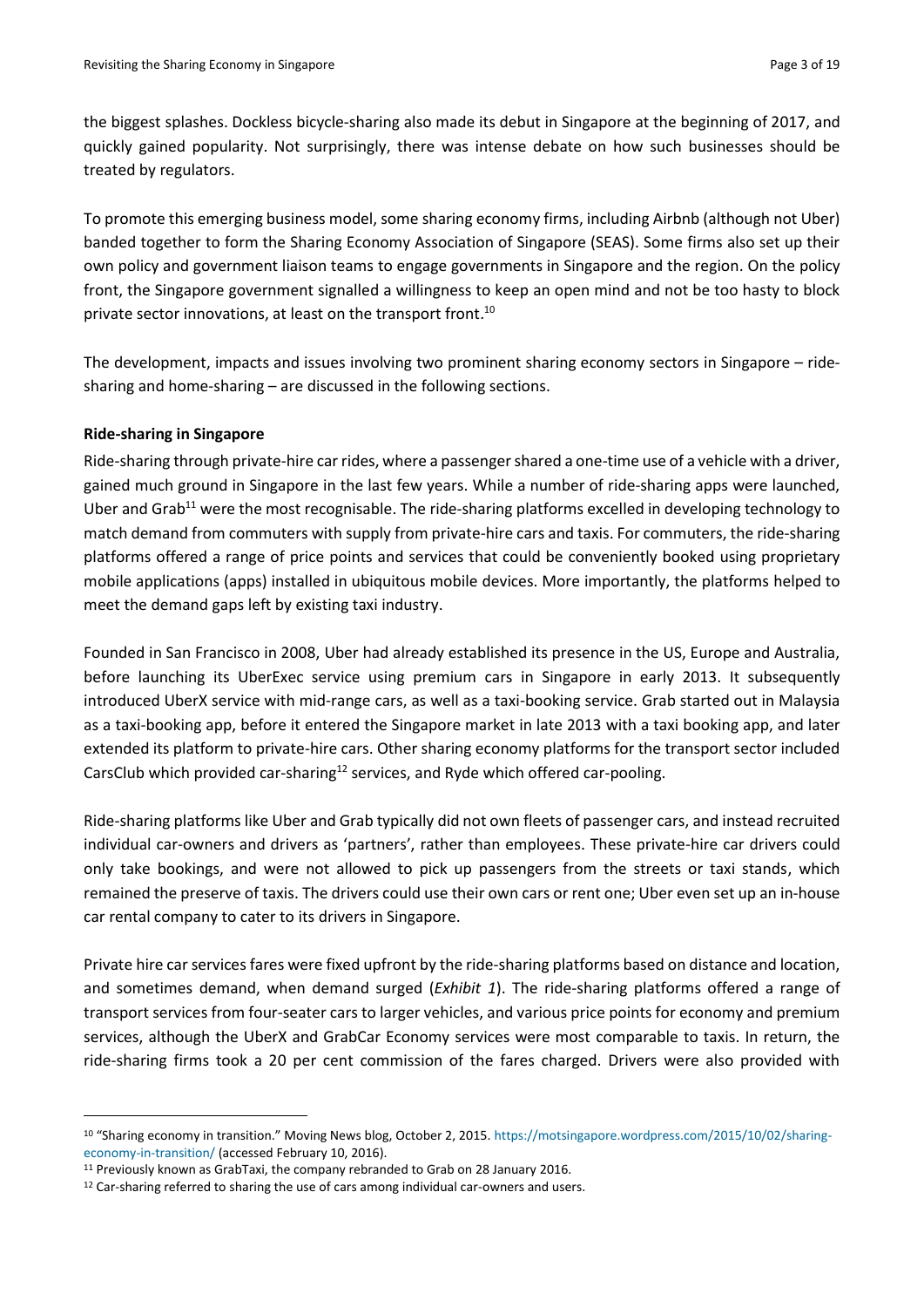**.** 

monetary incentives, such as additional payments for meeting certain targets, to encourage them to accept bookings.

|                               | <b>UberX</b>                                                                                                                        | <b>GrabCar</b>                                                                                                                                                                                                                                                                 | <b>Taxi (ComfortDelGro)</b>                                                                                                                                                                                                                                                            |
|-------------------------------|-------------------------------------------------------------------------------------------------------------------------------------|--------------------------------------------------------------------------------------------------------------------------------------------------------------------------------------------------------------------------------------------------------------------------------|----------------------------------------------------------------------------------------------------------------------------------------------------------------------------------------------------------------------------------------------------------------------------------------|
| Base rate /<br>Flag-down rate | \$3.00 (\$3.50)                                                                                                                     | $$2.50$ (\$3.00)                                                                                                                                                                                                                                                               | $$3.20 - $3.90$                                                                                                                                                                                                                                                                        |
| Rate per km                   | $$0.45$ (\$0.50)                                                                                                                    | \$0.50 (\$0.80)                                                                                                                                                                                                                                                                | \$0.55 (up to 10 km)<br>\$0.628 (after 10 km)                                                                                                                                                                                                                                          |
| Rate per minute               | \$0.20 (\$0.25)                                                                                                                     | $$0.16$ (Nil)                                                                                                                                                                                                                                                                  | Nil                                                                                                                                                                                                                                                                                    |
| Others                        | • Fare fixed upfront.<br>• Minimum fare \$3.00 (\$3.50).<br>• Dynamic/surge pricing may<br>apply.<br>• Toll charges, if applicable. | • Fare fixed upfront.<br>• No minimum fare.<br>• Additional waiting time \$3<br>per 5 minutes. Additional<br>stops/additional distance \$5<br>per stop/per 5 km, up to 3<br>stops.<br>• Dynamic/surge pricing may<br>apply, capped at \$100.<br>• Toll charges, if applicable. | • Option for fixed fare.*<br>• Booking fee \$2.30 - \$3.30.<br>• \$0.22 every 45 seconds of<br>waiting or less.<br>• Various time-based and<br>area-based surcharges, eg.<br>city area surcharge, peak<br>period surcharge, late night<br>surcharge.<br>• Toll charges, if applicable. |

*Exhibit 1: Fare schedules for UberX, GrabCar and regular taxi*

Note: Fares as at September 1, 2017; figures in brackets indicate corresponding fares as at April 19, 2016; \* introduced on April 10, 2017.

Source: Uber, <https://www.uber.com/cities/singapore/> (accessed April 19, 2016 and September 1, 2017); Grab, <https://www.grab.co/sg/car/> (accessed April 19, 2016 and September 1, 2017); ComfortDelGro,

https://www.cdgtaxi.com.sg/commuters\_services\_rates.mvn (accessed April 19, 2016 and September 1, 2017)

Uber and Grab were initially operating in Singapore largely unfettered. The ride-sharing companies tended to see themselves as technology firms first, rather than transport providers, and their business models did not fit neatly into the existing regulatory landscape. As Grab made its foray into Singapore with its taxi-booking platform in late 2013, the regulator, the Land Transport Authority (LTA), indicated at the time that third-party taxi-booking apps did not fall within its regulatory ambit, although it reminded taxi drivers to charge within the fare structure set by their taxi operators.<sup>15</sup> Private-hire car drivers were not required to hold vocational licences at the time, but had to incorporate their own chauffeured or limousine services company to meet LTA's regulations that restricted private individuals from operating a chauffeured service.

As taxi-booking apps became more popular, the regulatory landscape saw a shift in November 2014. LTA announced that third-party taxi booking apps with at least 20 participating taxis would be subjected to a 'basic regulatory framework'.<sup>16</sup> Under the Third Party Taxi Booking Service Providers Act, third-party taxi booking apps were required to hold certificates of registration from LTA, and meet certain conditions relating to fares and charges, service standards, use of only licensed taxis etc. Although LTA acknowledged that the taxibooking apps had improved demand and supply matching, particularly during commuting peak hours, a 'lighttouch' regulatory framework was still needed to safeguard commuter safety and interests. The new regulatory framework came into effect from 1 September 2015.

<sup>15</sup> "GrabTaxi to abolish tips for cabbies." MyPaper, December 30, 2013. Grab's taxi-booking platform initially allowed customers to offer taxi drivers a tip for picking them up.

<sup>16</sup> LTA. "New regulatory framework for third-party taxi booking services to protect the safety and interests of commuters." News release, November 21, 2014.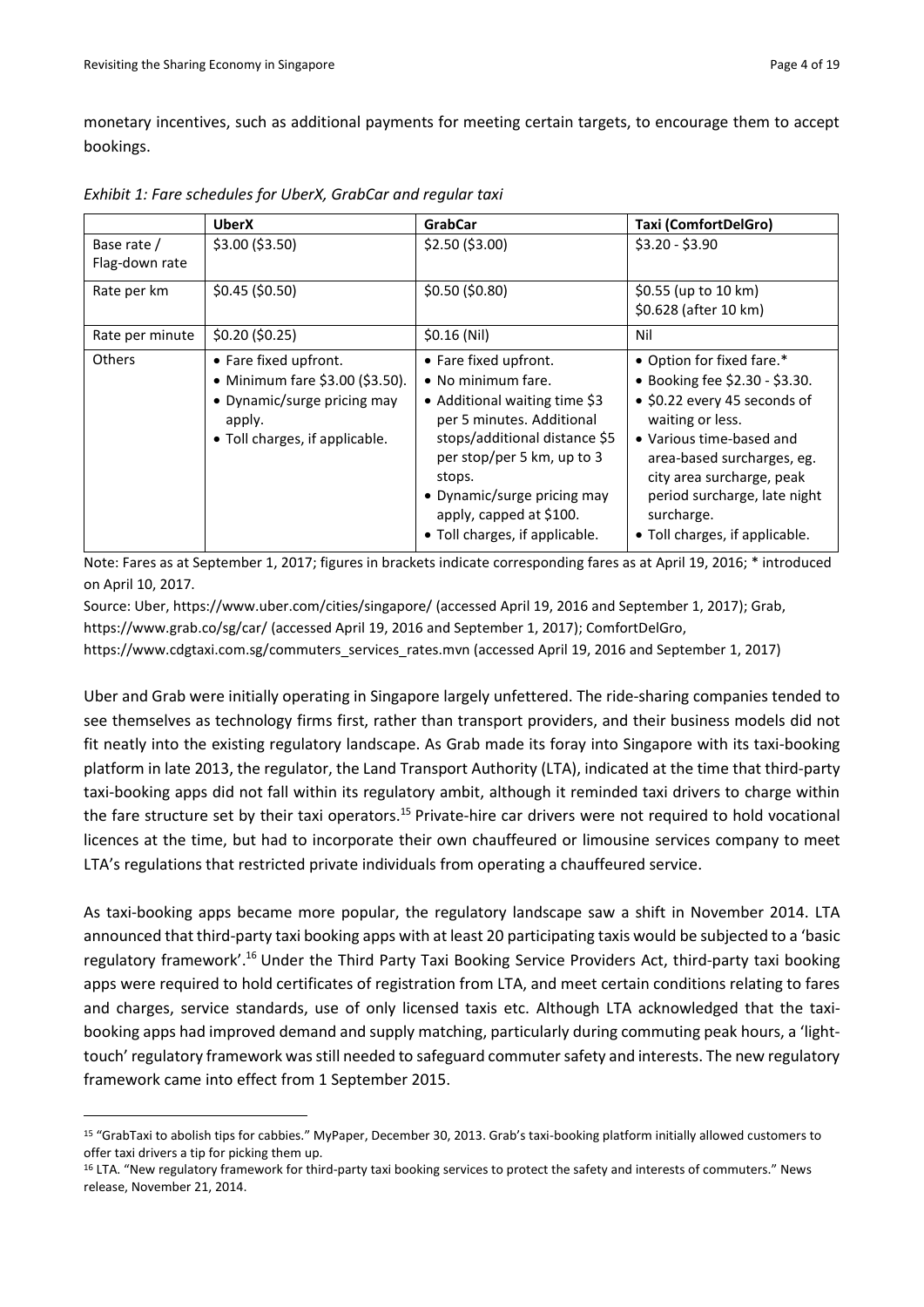On the other hand, the private-hire car business of these ride-sharing platforms – aside from being restricted to taking bookings – remained unregulated, and continued to expand. In particular, the private-hire car services introduced by Grab and Uber came to be seen by the taxi industry as competitors. Registering as a private-hire car driver with Uber or Grab was a relatively straightforward process.<sup>17</sup> While taxi drivers had benefited from the taxi booking apps rolled out by the ride-sharing firms, they claimed that the private-hire car business was unfair, as among other things, their drivers did not have to hold vocational licences, and were not subject to the various regulations, service standards, and fare structures that applied to taxis.<sup>18</sup>

In an acknowledgement that technology innovations had made chauffeured vehicle services more accessible to the public, LTA indicated in June 2015 that it was considering removing the current exemption for privatehire car drivers from obtaining a vocational licence.<sup>19</sup> The new Transport Minister, Khaw Boon Wan<sup>20</sup> commented that while he thought places which banned Uber had over-reacted, he felt that taxi drivers' demands for a 'level playing field' had merit.<sup>21</sup>

In order to forge 'a fair solution', an industry review led by Senior Minister of State for Transport, Ng Chee Meng started in October 2015. This included consultation with various parties, including commuters, taxi drivers, private-hire car drivers, taxi companies, car rental companies and ride-sharing platforms. The National Taxi Association (NTA) presented feedback from over 300 taxi driver members, and proposed principles for the review.<sup>22</sup> Firstly, commuter safety should be protected by clearly identifying private-hire car drivers, requiring them to go through the same checks as regular taxi drivers, and having clear accountability in cases where liability claims or disputes arose. NTA also called for 'fair competition' between taxis and private-hire cars through clear fare structures, fees and charges, as well as consistent regulations and monitoring for both private-hire cars and taxi services.

Following the review, LTA announced in April 2016 new licensing requirements for private-hire car drivers and vehicles 'to better protect commuter interests, in particular safety'.<sup>23</sup> The drivers were required to obtain a Private Hire Car Driver's Vocational Licence (PDVL), which required applicants to pass a PDVL course.<sup>24</sup> Singapore citizens could now apply for the licence as self-employed drivers. The cars used for private hire had to be registered with LTA and display decals identifying them as such. The new regulations under the Road Traffic Act, which took effect in July 2017, also allowed the government to bar all private-hire car drivers from driving for a ride-sharing platform, if there were three or more instances of their drivers committing major

1

<sup>&</sup>lt;sup>17</sup> Ride-sharing platforms typically required private-hire drivers to meet certain conditions such as being a Singapore citizen or permanent resident, have a valid driving licence for at least a year, and be of minimum age of 21.

<sup>&</sup>lt;sup>18</sup> "Third-party apps lead to calls to ensure 'level playing field' for taxi drivers." Channel NewsAsia, October 5, 2015.

<sup>19</sup> LTA. "Ways to better safeguard commuters under study." June 9, 2015.

<sup>&</sup>lt;sup>20</sup> Khaw Boon Wan was appointed Minister for Transport on 1 October 2015, after the General Elections in September 2015.

<sup>&</sup>lt;sup>21</sup> "Sharing economy in transition." Moving News, October 2, 2015. [https://motsingapore.wordpress.com/2015/10/02/sharing](https://motsingapore.wordpress.com/2015/10/02/sharing-economy-in-transition/)[economy-in-transition/](https://motsingapore.wordpress.com/2015/10/02/sharing-economy-in-transition/) (accessed February 10, 2016).

<sup>22</sup> National Taxi Association (NTA). "NTA's Report to Ministry of Transport." November 16, 2015. [http://www.nta.org.sg/latest](http://www.nta.org.sg/latest-news/84-nta-s-report-to-ministry-of-transport.html)[news/84-nta-s-report-to-ministry-of-transport.html](http://www.nta.org.sg/latest-news/84-nta-s-report-to-ministry-of-transport.html) (accessed February 10, 2016).

<sup>&</sup>lt;sup>23</sup> LTA. "New regulations for private hire car drivers and vehicles to better protect commuter interests." News Release, April 12, 2016[. http://www.lta.gov.sg/apps/news/page.aspx?c=2&id=59c466e2-8eff-46bc-8d60-f13bb00de4b2](http://www.lta.gov.sg/apps/news/page.aspx?c=2&id=59c466e2-8eff-46bc-8d60-f13bb00de4b2) (accessed April 13, 2016) <sup>24</sup> Existing private-hire car drivers who applied for the PDVL licence by 30 June 2017, were given up to one year to pass the PDVL course, and could continue to drive in the interim.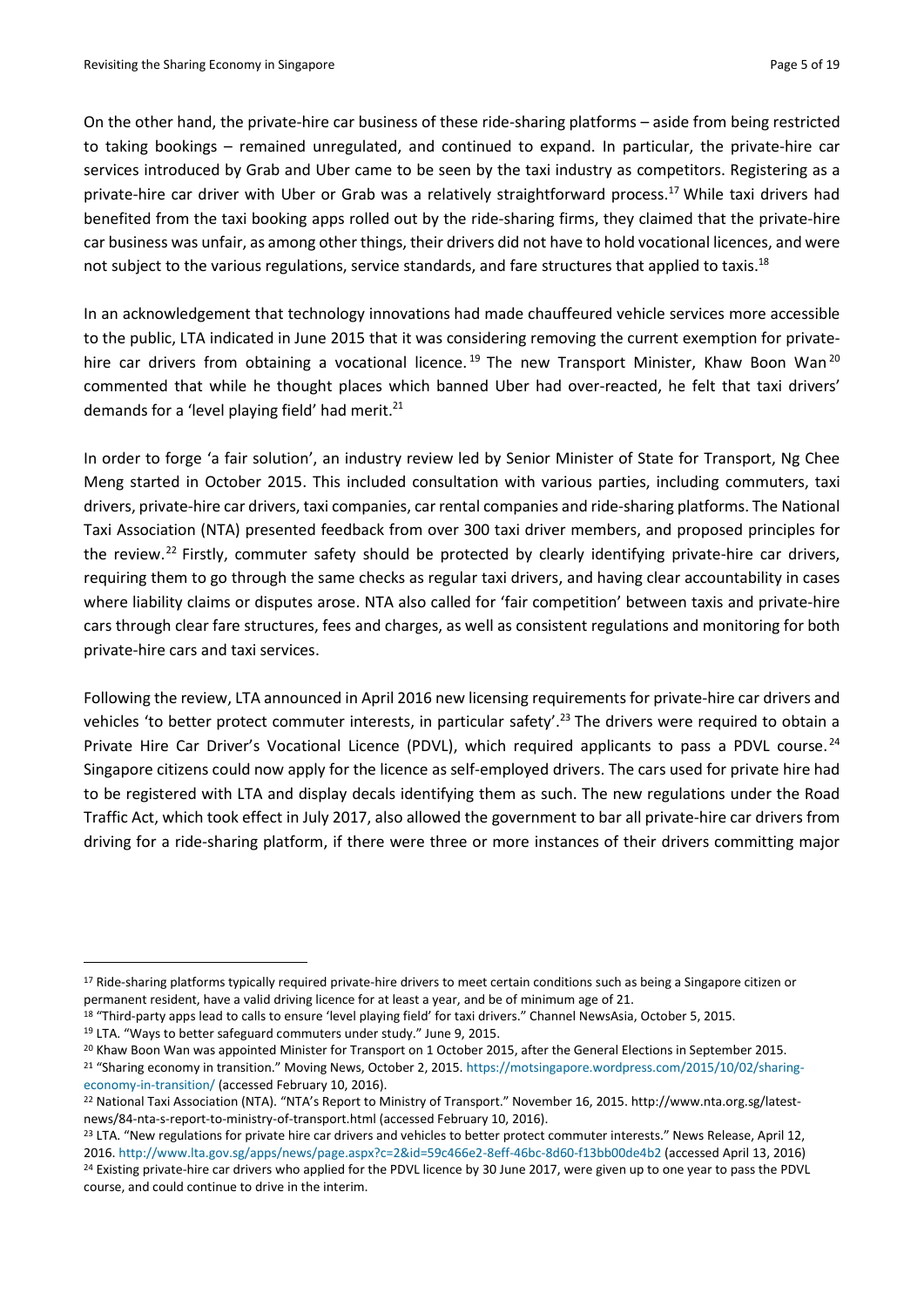offences<sup>25</sup> within a rolling 12-month period. By June 2017, LTA had received about 39,000 PDVL applications.<sup>26</sup> A month into the new law taking effect, 27 private-hire car drivers were caught flouting the new regulations.<sup>27</sup>

### *Plugging the transport demand gap*

The public transport systems in Singapore had been ranked highly in terms cost efficiency.<sup>29</sup> Singapore had one of the highest number of taxis-to-population ratio – 5.3 taxis per 1,000 people – in the world. Some 28,000 taxis catered to 5.5 million in Singapore, and made just over 1 million passenger-trips daily in 2014. In comparison, Hong Kong had 2.5 taxi per 1,000 people for its 7.2 million population, while Tokyo's population of 13 million had 3.6 taxis per 1,000 people.<sup>30</sup> Yet, one perennial bugbear of Singapore commuters was the difficulty of getting taxis during peak periods, in out-of-the-way areas, or during bad weather. Despite the government's efforts, the travel experience in Singapore was not quite a seamless one yet.

Between 2012 and 2016, the taxi population reached a high of 28,736 in 2014, before declining to 27,534 in 2016 (*Exhibit 2*), although the actual number of taxis actively plying the roads was likely lower. The taxi industry comprised of six licenced taxi operators, and was dominated by one player, which ran two taxi operators that accounted for about 60 per cent of the total taxi fleet in Singapore. A more pressing issue was the persistent under-utilisation of taxis in Singapore. The share of one-shift taxis, which tended to clock less mileage compared to two-shift taxis, in the overall taxi fleet had risen over the years. Between 2006 and 2011, the proportion of one-shift taxis increased from 40 per cent to 48.6 per cent,<sup>31</sup> which in turn implied lower daily taxi utilisation rates (the proportion of total taxi mileage under hire per day).

Although taxi fares were deregulated in 1998 and new taxi operators were introduced in 2003, commuters remained dissatisfied with the taxi industry. In an attempt to ensure better matching of supply and demand, LTA imposed taxi availability standards on taxi operators since January 2013. Taxi operators had to ensure that certain percentages – ranging from 60 to 85 per cent – of their taxi fleets were on the roads during peak periods, and ran at least 250 km a day. The expansion of the taxi fleet was linked to the overall vehicle growth rates set by LTA to manage traffic congestion, as well as taxi operators' performance under the taxi availability framework, and had been capped at 2 per cent a year in the past few years.

In late 2014, LTA embarked on a trial of a taxi information system, which used heat sensor and camera technologies to detect the number of waiting passengers at selected taxi stands, and transmitted the information to taxi operators. LTA also came up with its own mobile app, Taxi-Taxi@SG which showed the location of available taxis, and allowed street hailing commuters to broadcast their locations to taxis, but stopped short of making taxi bookings. LTA also shared static and real-time data (such as taxi availability) publicly, with the aim of engaging the private sector and members of the public to co-create innovative transport solutions.<sup>32</sup>

 $\overline{\phantom{a}}$ 

<sup>&</sup>lt;sup>25</sup> Offences included having unlicensed vehicles provide private-hire car services, operating without a valid vocational licence, and not having appropriate motor insurance.

<sup>26</sup> "LTA has received 39,000 applications for the Private Hire Car Driver's Vocational Licence." *The Straits Times*, June 23, 2017.

<sup>27</sup> "27 drivers caught flouting private-hire industry regulations." *The Straits Times*, September 4, 2017.

<sup>29</sup> "Study: Singapore's public transport system one of world's most efficient." *The Straits Times*, June 2, 2014.

<sup>30</sup> Teo, Josephine. "Creating a Car-Lite Society." Committee of Supply Debate 2015, March 11, 2015.

<sup>31</sup> LTA. "Improving taxi availability to serve commuters better, and taxis taken out of the COE bidding process from August 2012" and "Fact sheet: Improving taxi availability." LTA News Release, July 27, 2012.

<sup>32</sup> LTA. DataMall[. http://www.mytransport.sg/content/mytransport/home/dataMall.html](http://www.mytransport.sg/content/mytransport/home/dataMall.html)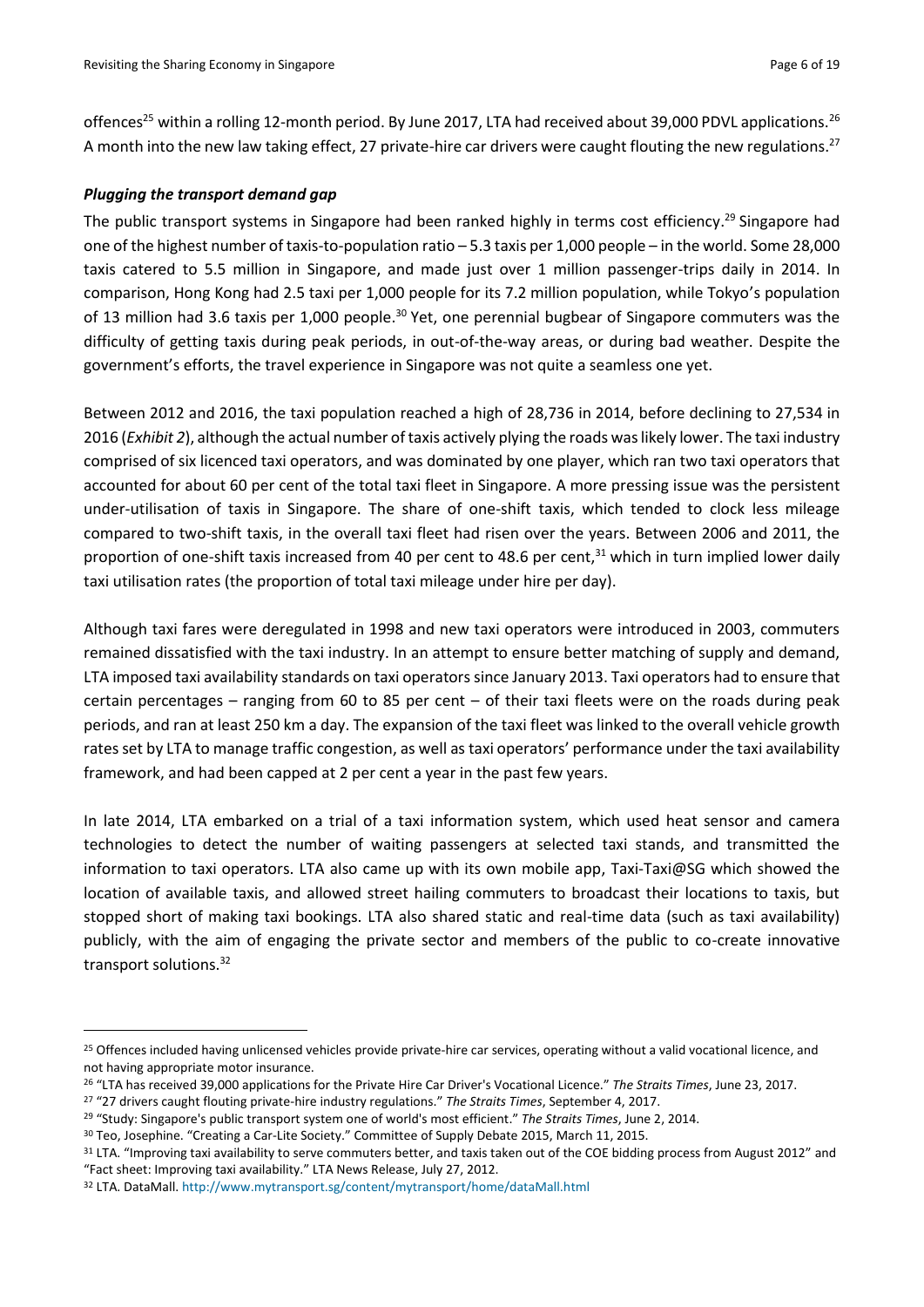



Sources: land Transport Authority (LTA), "Land Transport Statistics in Brief", various years; LTA, "Taxi population, no. of trips & no. of taxi driver's vocational licences issued", 2015 and 2017; LTA, "Public Transport Utilisation - Average Daily Public Transport Ridership", <https://data.gov.sg/dataset/public-transport-utilisation-average-public-transport-ridership> (accessed September 4, 2017); "Private-hire cars outnumber taxis by a mile", *The Straits Times*, May 24, 2017.

The changes for the taxi industry resulted in some improvements. According to LTA, the percentage of taxis plying the roads during peak hours increased from 82 per cent in 2012 to 91 per cent for the first nine months of 2015.<sup>34</sup> Over the same period, the proportion of taxis on two-shifts increased from 53 per cent of the taxi fleet in 2012 to 68 per cent in 2015, while the daily taxi utilisation rate improved slightly from about 65 per cent in 2013 to 66 per cent in the first nine months of 2015. However despite the extensive efforts to improve the performance and availability of taxis, commuters' grievances had not been completely eased. Even as LTA reported improvements in taxi availability, only one taxi operator had consistently met the standards in 2015, while the other five operators had not fully met the taxi availability standards, and were fined by LTA.<sup>35</sup>

In only a few years, the private-hire car population had soared to overtake taxis. What ride-sharing platforms offered was an opportunity for a recalibration of the existing public transport framework comprising of rail, buses, and taxis. Ride-sharing platforms improved efficiency in resource allocation and reduced transaction costs for commuters, through their real-time matching of supply and demand. Private-hire car drivers acted like marginal suppliers, coming onto the roads when demand for point-to-point transfers spiked. For example, about 40 to 45 per cent of Uber drivers worked less than 10 hours a week, with many coming onto the roads to meet peak demand.<sup>36</sup> Given that ride-sharing platforms attracted drivers who used their own vehicles, this meant that otherwise idle assets were being put to better use.

**.** 

<sup>&</sup>lt;sup>34</sup> LTA. "Factsheet: More taxis plying the roads from commuters in 2015." News release, November 16, 2015.

<http://www.lta.gov.sg/apps/news/page.aspx?c=2&id=766364af-eb2f-4d2a-9575-1499d862777f> (accessed March 1, 2016) It should also be noted that the method of calculation for taxi availability was adjusted from 1 January 2015, to be based on the taxi companies' hired-out fleet, rather than registered fleet.

<sup>&</sup>lt;sup>35</sup> LTA. "Factsheet: More taxis plying the roads for commuters in 2015." News Releases, November 16, 2015.

<http://www.lta.gov.sg/apps/news/page.aspx?c=2&id=766364af-eb2f-4d2a-9575-1499d862777f> (accessed March 1, 2016). <sup>36</sup> Personal communication from Uber, March 4, 2016; Uber website. "3 Years in Singapore; and the ride ahead!" March 28, 2016. <https://newsroom.uber.com/singapore/3-years-in-singapore-and-the-ride-ahead/> (accessed April 1, 2016).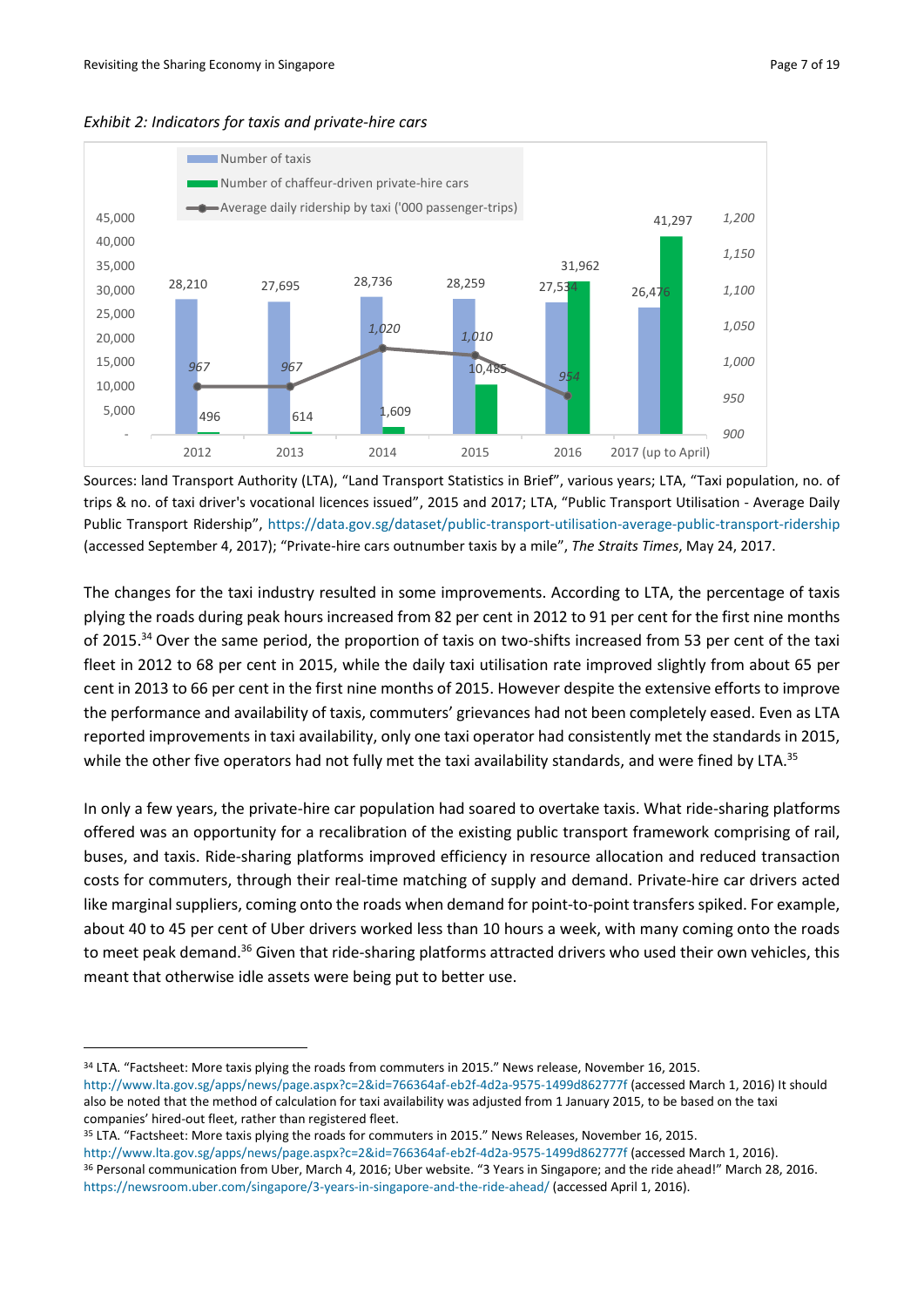The private-hire car drivers served commuters on the 'first-mile, last-mile' gap, a weak link within Singapore's public transport framework, where the density of the rail and bus networks still lagged behind that of similarly densely populated cities like Hong Kong. A significant proportion – about a quarter – of Uber's private-hire car trips started or ended at transport nodes like MRT stations.<sup>37</sup> By the Ministry of Transport's (MOT) own estimation, private-hire car drivers facilitated by ride-sharing platforms had boosted point-to-point transport services by a third during peak commuting periods.<sup>38</sup>

Commuters generally cheered the introduction of ride-sharing apps that plugged the demand gap left by taxis, especially during the morning and evening peak periods. The experience of other cities such as Portland suggested that while ride-sharing was competing with taxis in the city, but it also appeared to be meeting latent demand that had been underserved by the taxi industry.<sup>40</sup> Even the ride-sharing platforms' use of 'dynamic' or 'surge' pricing – where fares were raised in multiples of the normal rate during times of high demand – arguably helped by attracting more private-hire car drivers to take bookings. Both commuters and drivers also benefited from the frequent incentives, promotions and discounts that ride-sharing platforms offered, although some have pointed out that such financial incentives could not be sustained over the longer run.

The results of a YouGov survey in October 2015 also reflected the close substitutability between taxis and private-hire cars; 29 per cent and 23 per cent respectively indicated that they would simply take whichever was the cheaper, or more available, option.<sup>42</sup> More than half of the respondents (53 per cent) also felt that private ride-sharing should be regulated by the government, as opposed to 22 per cent who thought that the government should not intervene. In a more recent 2016 survey of taxis and private-hire cars services by the Public Transport Council (PTC),<sup>43</sup> the latter had a slight edge over taxis in terms of satisfaction scores and levels.<sup>44</sup>

On the other hand, despite having a Vehicle Quota System<sup>45</sup> in place to limit vehicle population growth, ridesharing could end up undermining the government's policy of nudging Singapore towards a 'car-lite' city. According to a news article, some private-hire cars clocked about 50 percent more in mileage compared to regular passenger cars.<sup>46</sup> If demand for ride-sharing encouraged significantly more vehicles on the roads than before especially during peak hours, and coupled with the swelling numbers of private-hire cars, congestion could well worsen.

**.** 

<sup>37</sup> Personal communication from Uber, March 4, 2016.

<sup>38</sup> Ministry of Transport (MOT). "Speech by Senior Minister of State Ng Chee Meng at the Committee of Supply Debate 2016, on Car Ownership and Taxi and Chauffeured Services." April 12, 2016.

<sup>40</sup> "Uber, Lyft now dominate Portland ride market." The Oregonian, October 19, 2015.

<sup>42</sup> YouGov. "Singapore 3rd party taxi apps." October 20, 2015. [https://ap.yougov.com/en/news/2015/10/20/singapore-3rd-party](https://ap.yougov.com/en/news/2015/10/20/singapore-3rd-party-taxi-apps/)[taxi-apps/](https://ap.yougov.com/en/news/2015/10/20/singapore-3rd-party-taxi-apps/) (accessed March 7, 2016). The survey, which was conducted from 8 to 11 October 2015 with a sample size of 1,929, asked respondents about their usage of taxi booking apps in September 2015.

<sup>&</sup>lt;sup>43</sup> The PTC is an independent body that regulates public transport fares and ticket payment services, and undertakes the role of an advisor to the Minister for Transport on public transport matters.

<sup>44</sup> Public Transport Council. "Commuters Satisfied with Taxi and Private Hire Car Services." PTC News Release, February 13, 2017. <sup>45</sup> The Vehicle Quota System served to limit the growth of Singapore's vehicle population, and vehicle owners had to obtain a

Certificate of Entitlement (COE) allocated through an open bidding system, in order to register their vehicles. From February 2015 to January 2018, the growth rate was set at 0.25% per annum.

<sup>46</sup> "Private-hire cars may be adding to congestion." *The Straits Times*, September 4, 2017.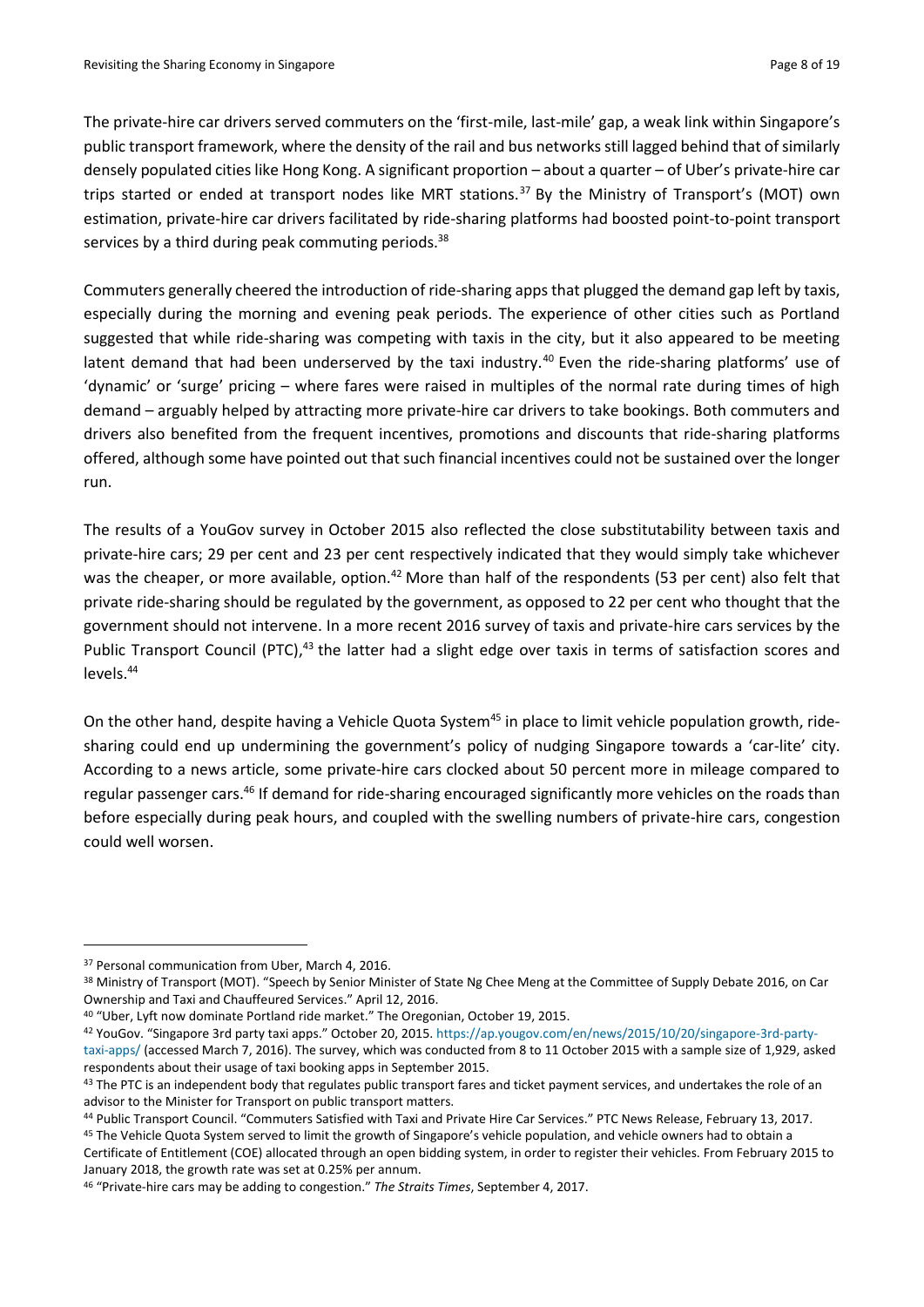### *Safeguarding the public interest*

**.** 

Regulations were usually designed to safeguard the public against the undesirable impacts of certain activities. These included maintaining public health and safety, protecting consumer interests, or safeguarding industry reputation etc. On the other hand, regulations could become barriers to entry, if conditions of entry such as requiring hefty upfront investments, were too onerous for aspiring entrants.<sup>47</sup> Regulators were often called upon to balance the different needs of various stakeholders, while ensuring that the market remained competitive.

One issue was the safety of private-hire car services. Uber and Grab pointed out that their private-hire car drivers were already put through in-house background checks and training. Service standards were maintained through their mandatory peer-to-peer rating system, which required both drivers and passengers to rate each other after each trip, while their apps provided safety features such as tracking of routes. Drivers who fell short of expected service standards could be suspended, or have his or her contract terminated by the company. Nevertheless, accidents involving Uber and Grab drivers grabbed headlines.<sup>48</sup>

There was also the question of where the burden of responsibility fell, and the scope for recourse, should things go wrong. Without regulation, any recourse for incidents that fell outside the ambit of existing laws, would be largely limited to the discretion of the ride-sharing companies and drivers. In the case of road accidents, all vehicles were already required under the Motor Vehicle (Third-Party Risks and Compensation) Act to be insured against third-party liability risks, which allowed passengers to claim compensation from the driver and his or her insurer. Whereas private insurance typically restricted vehicle usage to social, domestic and pleasure purposes, Uber and Grab required their private-hire car drivers to have commercial insurance, similar to that for taxis, to cover situations where the car was on hire. <sup>49</sup> However the exact terms of insurance coverage could vary among private-hire cars. Insurance claims against private-hire drivers – who spent more time on the roads, and thus more likely to be involved in traffic accidents – could also be harder to settle in practice. 50

In Singapore, the LTA regulated the safety, conduct of taxi drivers, and taxi booking services under the Road Traffic Act. Taxi operators were required to use vehicles that were not more than eight years old, and maintain their vehicles regularly. Taxi operators were also subjected to regular benchmarking exercises, such as monthly tracking of taxi availability (measured by percentage of taxis on the road during peak hours, minimum daily mileage per taxi), quality of service standards covering performance standards, safety and taxi drivers' conduct (such as at least 92 per cent of taxis should be matched to bookings, booked taxi should arrive within 10 minutes at least 95 per cent of the time, accident rates of not more than 0.02 per 100,000 km), as well as monthly public opinion surveys where the public would rate the taxi services. Since 2016 however, private-

<sup>47</sup> Theories of economic regulation discuss the possibility of regulatory capture, a situation where the regulator served the interests of the industry being regulated, rather than the interests of the public.

<sup>48</sup> See for example, "Uber passenger killed, driver arrested after accident along Xilin Avenue." TODAY, July 9, 2017; "14-year-old cyclist sustains facial injuries in accident involving Grab driver." Channel NewsAsia, August 17, 2017.

<sup>49</sup> "Our drivers are covered with commercial insurance: Uber, GrabCar." Channel NewsAsia, October 16, 2015. Grab also rolled out additional group personal accident insurance for GrabCar drivers and passengers at its own cost in March 2016. It also launched a pay-as-you-use commercial motor insurance policy for private-hire car drivers which charged part-time drivers lower premiums. See Grab, "Grab Provides Free Personal Accident Insurance for Passengers and Drivers." March 3, 2016. [https://www.grab.com/sg/grab](https://www.grab.com/sg/grab-provides-free-personal-accident-insurance-for-passengers-and-drivers-2/)[provides-free-personal-accident-insurance-for-passengers-and-drivers-2/](https://www.grab.com/sg/grab-provides-free-personal-accident-insurance-for-passengers-and-drivers-2/) (accessed April 19, 2016), and "New motor insurance for part-time Grab drivers." The Straits Times, May 12, 2016.

<sup>50</sup> "Tougher to claim against private-hire cars: Lawyers." *The Straits Times*, January 28, 2017.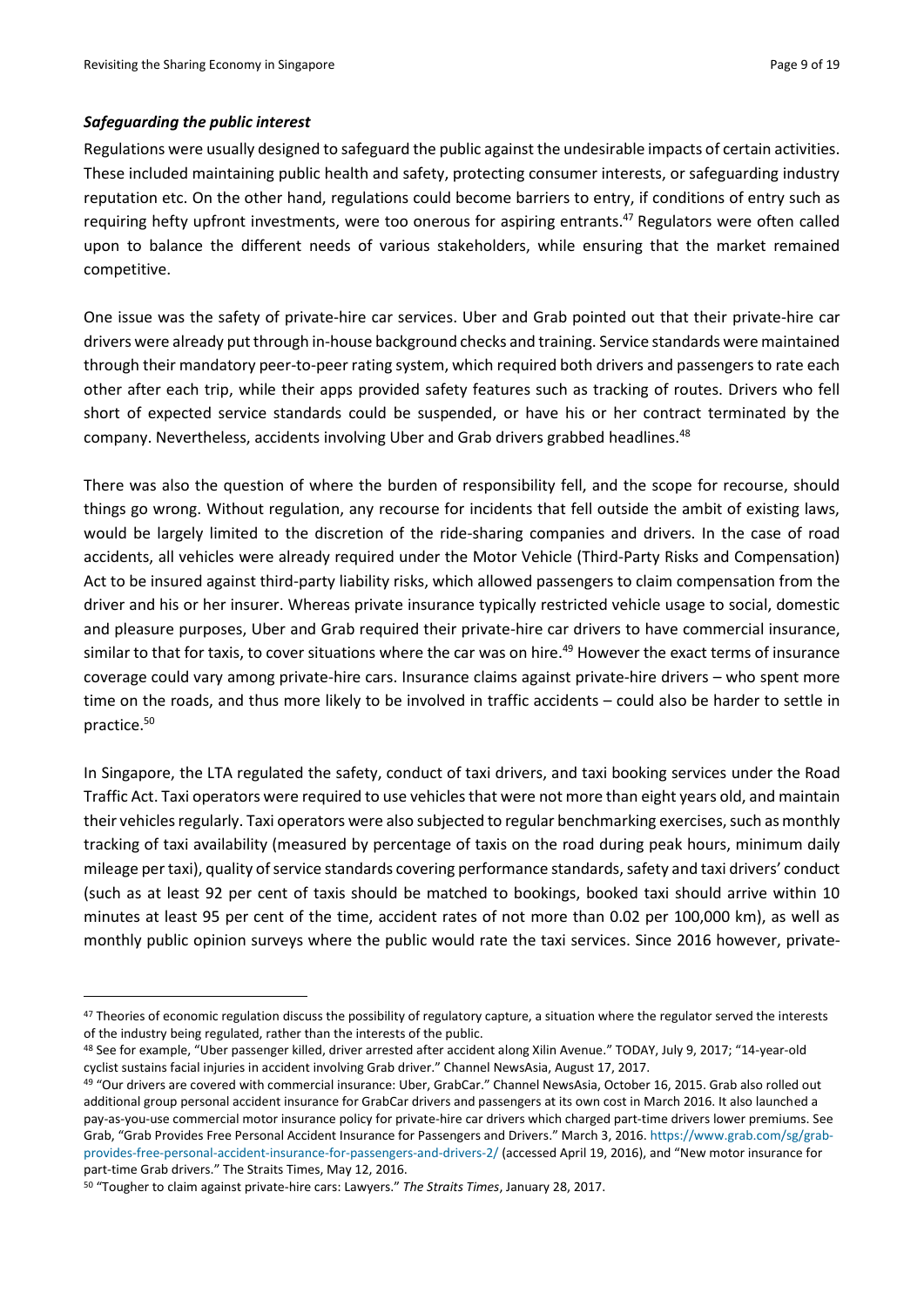hire car services were included in the PTC's revamped Point-to-Point Transport Services Customer Satisfaction Survey, alongside taxi services.

Taxi drivers had to meet the requirements for a taxi vocational licence from LTA,<sup>52</sup> and undergo a training course – which previously cost \$335 and took 60 hours to complete – covering road safety, taxi regulations, routes, and service quality. With the introduction of the PDVL, prospective private-hire car drivers were similarly subjected to background and medical screening by LTA, and had to undergo 10 hours of training on road and passenger safety, and relevant regulations. PDVL holders were also subjected to a demerit point system, similar to that for taxi drivers. In tandem with the introduction of the PDVL training, LTA simplified the taxi vocational training to 25 hours, and updated it with training on newer technology such as Global Positioning System for navigation. Moreover, licenced taxi drivers could also drive private-hire cars.

Price competition had increased with the entry of ride-sharing platforms, with the fare structure becoming another bone of contention with the taxi industry. Private-hire fares fell (*Exhibit 1*) as competition between Uber and Grab, as well as between private-hire cars and taxis, heated up. The ride-sharing platforms had been free to set their own rates since their entry into the market. The fare structures of UberX and GrabCar were competing with, and in some cases undercutting, existing taxi fares. More controversially, Uber and Grab also employed a pricing tool, known as 'surge' or 'dynamic' pricing, which had left some passengers unhappy as they felt they had been over-charged.<sup>53</sup> Both Uber and Grab lowered their fares in quick succession, after the PDVL was made compulsory for private-car hire drivers.

In contrast, while taxi fares in Singapore had been deregulated since 1998 to allow taxi operators to prescribe their own fares, the different taxi fares across operators became complicated and confusing for commuters. LTA then introduced new regulations in January 2016 to standardise the taxi fares by distance and by waiting times, while allowing for some price competition in the flag-down rates. The fare structure continued to evolve; with LTA's approval, Grab collaborated with five taxi operators – accounting for 40 percent of the taxi population – to use its dynamic pricing system alongside private-hire cars since March 2017. 54

Ride-sharing platforms also displayed a propensity to continually innovate. For example, both Uber and Grab introduced other, less contentious, new services, such as carpooling to complement their existing transport services. Grab pushed out GrabHitch in November 2015, which matched drivers and riders for carpooling. Uber also announced plans to bring its carpooling service, UberPool to Singapore. Unlike private-hire car services, carpooling involved passengers sharing transport costs with drivers going the same way, rather than paying a commercial fare for a dedicated hire. To clarify the legality of carpooling, LTA introduced new regulations on carpooling in March 2015. Carpooling rides were limited to no more than two a day, and drivers could accept compensation from carpooling, which was not to exceed expenses incurred for the trip.

#### *Impact on taxi and other industries*

**.** 

The taxi industry's opposition to private-hire cars paralleled the experience in many other cities where the ride-sharing platforms operated. Ride-sharing platforms had upended the traditional taxi business model as

<sup>52</sup> A prospective taxi driver had to be a Singapore citizen at least 30 years old, hold a valid driver's licence continuously for at least a year, speak and read basic English, pass a medical check-up, and pass a training course.

<sup>53</sup> See for example, "She pays \$169 for 27-minute Uber ride from Beach Road to Ayer Rajah." The New Paper, November 11, 2015. <sup>54</sup> "Slow start for taxi surge-pricing option, JustGrab." The *Straits Times*, March 29, 2017.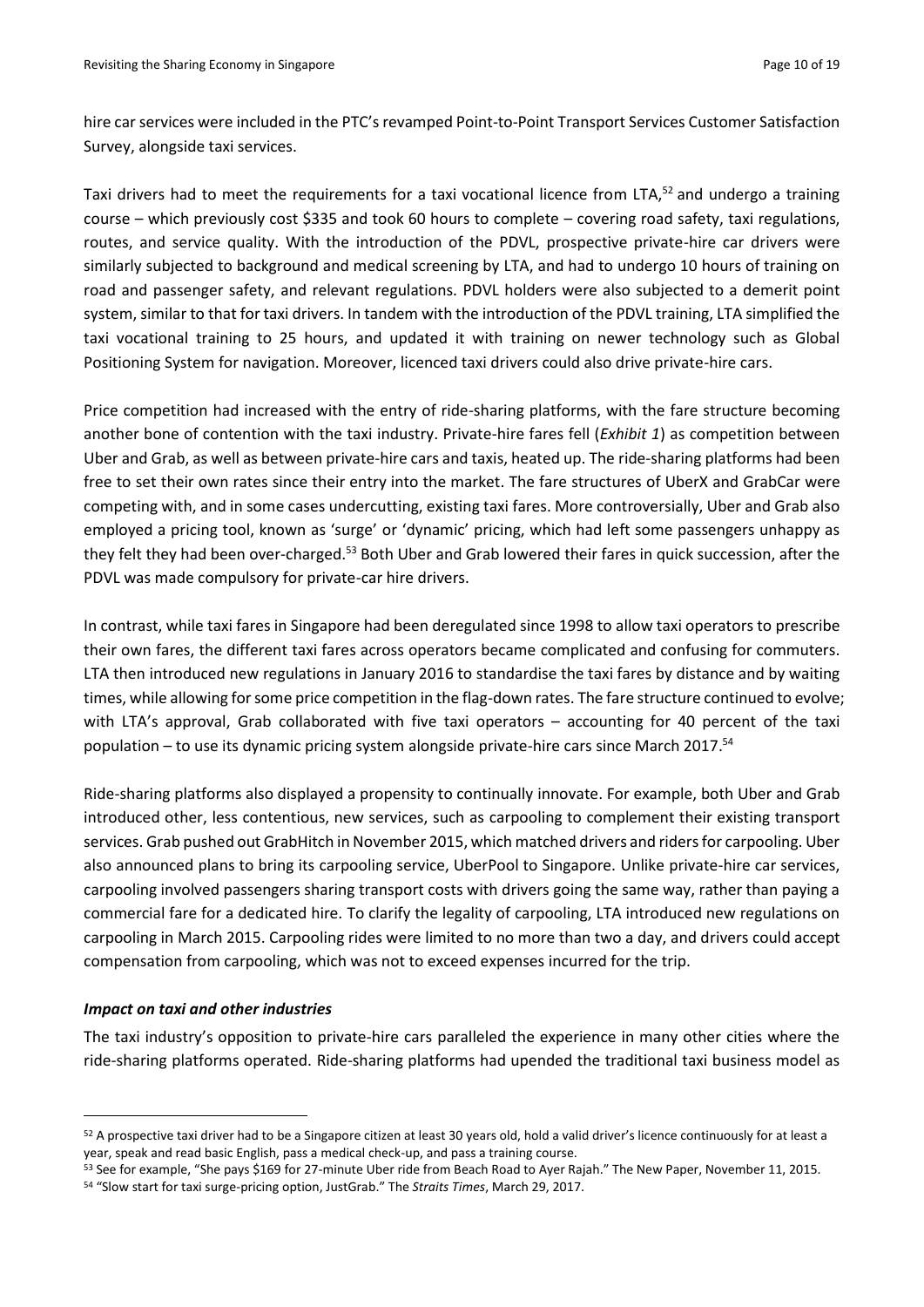they could tap on large fleets of privately-owned vehicles and individual drivers on-demand, without costly upfront capital investments. However, the impacts on the taxi industry were uneven.

Taxi drivers benefited from the ride-sharing platforms' third-party taxi-booking apps. The availability of credible alternatives with Uber and Grab also arguably gave them greater bargaining power against taxi operators. Some had switched to become Uber or GrabCar drivers, where they enjoyed greater flexibility in working hours and lower vehicle rental rates. An estimated 30 to 40 per cent of drivers who signed up with GrabCar and Uber in 2015 were former taxi-drivers.<sup>55</sup> More recently, Grab was reported to be offering discounts in a bid to lure ComfortDelgro taxi drivers to switch to one of its five taxi partners. 56

For those who remained taxi drivers however, there were complaints of unfair competition from the privatehire car businesses of Uber and Grab. The at-times overly aggressive marketing tactics of the ride-sharing platforms also did little to assuage taxi drivers' perception of unfair competition.<sup>57</sup> The taxi driving profession was also ring-fenced for Singapore citizens, and had traditionally been viewed as an employment sponge for Singaporeans, especially in tough economic times. On the other hand, the PDVL was open to non-Singaporeans, provided they were employees of a limousine company.<sup>58</sup>

Taxi operators were arguably under greater pressure. They had invested in fleets of taxis, which were rented to taxi drivers, and could have seen their revenues affected in recent years if fewer taxis were hired out,<sup>59</sup> taxi rental rates were slashed, and their commissions from taxi bookings using their proprietary systems were eroded. Moreover, unlike ride-sharing companies, taxi operators were obliged to pay an operating licence fee, which was raised from 0.1 to 0.3 percent of gross revenue.<sup>61</sup> A taxi could cost as much as \$150 a day to hire from a taxi operator, whereas a private-hire car driver could rent a car for as low as \$50 a day.<sup>62</sup>

To stem the number of taxi drivers switching to ride-sharing platforms, and compete with the ride-sharing platforms directly, the taxi operators rolled out their own private-hire car businesses, and cut taxi rental rates. For example, the third-largest taxi operator, SMRT Corp, reportedly ordered a fleet of more than 300 cars, while Prime was poised to add more cars to its existing private-hire fleet.<sup>63</sup> Trans-Cab, with a fleet of about 4,500 taxis, reduced its taxi rental rates by 20 to 30 percent.<sup>64</sup>

One industry that enjoyed an unexpected positive spillover from the growth in ride-sharing, was the car rental industry. Given the high costs of car ownership in Singapore, which included a hefty upfront payment for a Certificate of Entitlement (COE),<sup>65</sup> a significant proportion of private-hire drivers were likely to be using rental cars. Another potential knock-on effect was the possibility that individual bidders for COEs could be crowded

1

<sup>55</sup> "Can't find cabs on the road? Try the yard." *The Straits Times*, October 10, 2015.

<sup>56</sup> "Grab moves to woo taxi drivers from ComfortDelGro." *Channel NewsAsia*, September 5, 2017.

<sup>57</sup> "Taxi drivers cry foul over Uber's 'overly aggressive marketing efforts'." *TODAY*, November 12, 2015.

<sup>&</sup>lt;sup>58</sup> Singapore citizens to apply for the PDVL as self-employed drivers, while non-Singapore citizens must be employees of a company providing chauffeured services. Previously, an individual applying for the PDVL had to be a registered owner (applicable only to Singapore citizens), or employee (applicable to all) of a chauffeured services business.

<sup>59</sup> "Can't find cabs on the road? Try the yard." *The Straits Times*, October 10, 2015. The article estimated that as many as 2,000 taxis could have been left un-hired.

<sup>61</sup> "Cab firms hit by higher operating licence fees." *The Straits Times*, June 24, 2016.

<sup>62</sup> "New entrants turn the taxi industry on its head." *TODAY*, October 24, 2015.

<sup>63</sup> "More taxi firms eyeing Uber business model." *The Straits Times*, April 14, 2016.

<sup>64</sup> "Trans-cab slashes taxi rentals amid growing competition." *Channel NewsAsia*, December 28, 2017.

<sup>&</sup>lt;sup>65</sup> Under Singapore's Vehicle Quota System, vehicle owners have to obtain a COE allocated through an open bidding system, in order to register the vehicle. A COE represents a right to vehicle ownership and use of the road space for 10 years.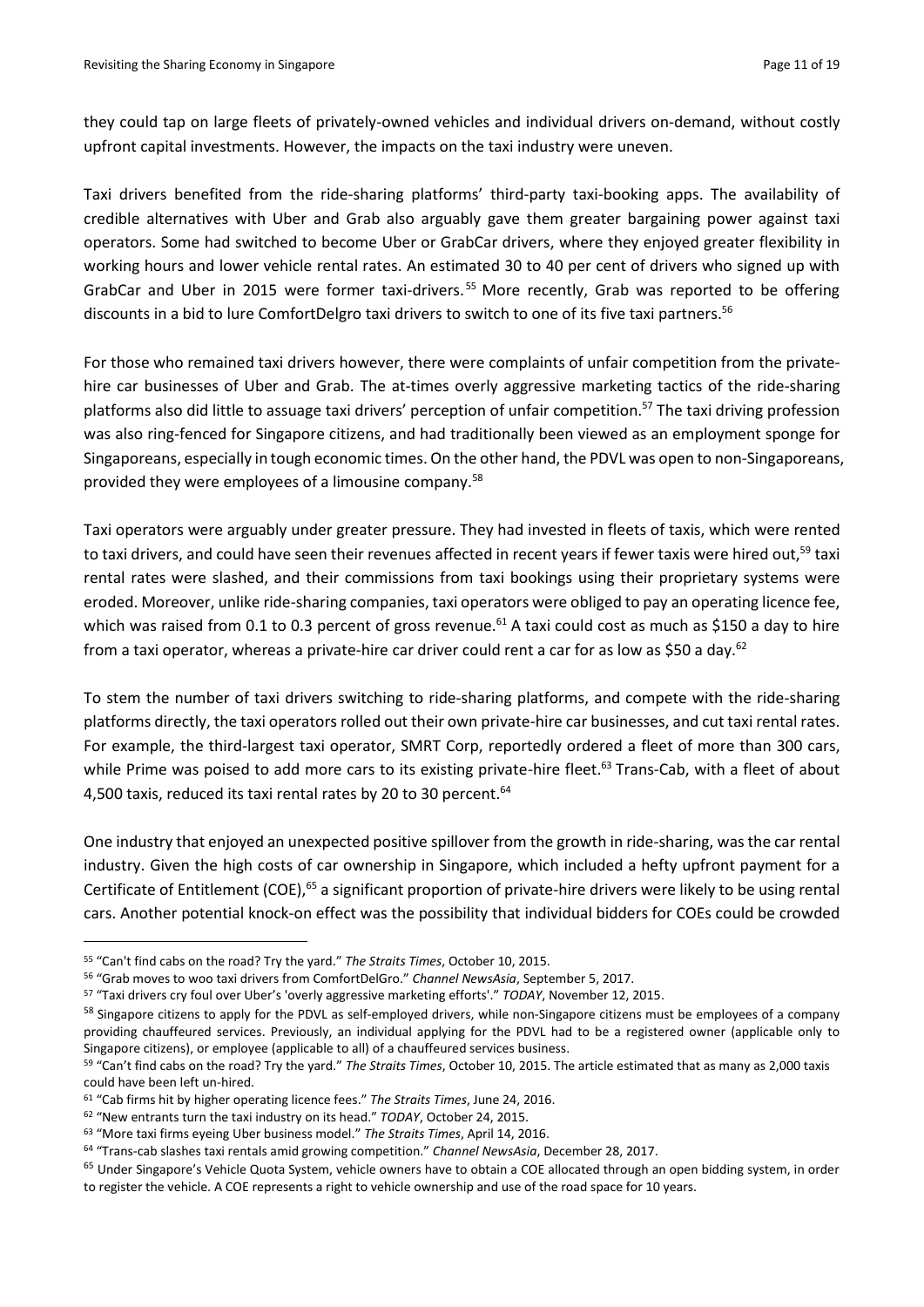out, if ride-sharing companies adopted a more aggressive approach in bidding for available COEs to support its car rental business. Taxi operators that were expanding into the private-hire car business, could likewise raise demand for COEs. The taxi operators had a similar impact on COEs before LTA removed taxis from the bidding process in 2012, and required them to pay the Prevailing Quota Premiums, based on the previous three-month average of COE prices, for COEs drawn from the open category.

# *Interests of private-hire car drivers*

While the perceived threat to taxi drivers' livelihoods captured much attention, the private-hire car drivers who acted as independent contractors also had legitimate interests. A new National Private Hire Vehicles Association was formed in May 2016, initiated by a group of private-hire vehicle drivers to represent their interests.<sup>66</sup> At the time, there were an estimated 8,000 to 10,000 private-hire car drivers during peak hours.<sup>67</sup> The profile of drivers likely included a significant proportion of part-time private-hire car drivers, drawn by the relative ease of entering the industry. They were also more likely to work during demand peaks when the earning potentials were highest, making the ride-sharing platforms more effective in meeting demand spikes.

The few studies on the sharing economy elsewhere seemed to indicate that earning from gigs enabled by sharing economy platforms were more likely to be supplementing incomes from full-time employment, and were correlated to negative income shocks from other sources, acting as a buffer against volatility in earnings.<sup>68</sup> Costly licencing requirements could discourage some from offering their services on ride-sharing platforms.

# **Home-sharing in Singapore**

**.** 

Home-sharing, a term commonly used within the sector and in the media to refer to renting of housing units typically on short-term leases through online platforms. Given that the accommodation being let were typically private residences where the homeowner might be living onsite or temporarily away, the activity was labelled 'home-sharing' or 'peer-to-peer accommodation'. Home-sharing platforms eschewed physical assets for virtual ones, namely their online marketplaces to match property-owners ('hosts' in the home-sharing platforms' terminology) to short-term renters ('guests') for a fee. Platforms such as Airbnb had grown quickly to become global businesses. Airbnb's reach was global; it claimed to have served more than 60 million guests, and had more than 2 million accommodation listings in over 34,000 cities worldwide.<sup>69</sup>

In the home-sharing model, the nightly rate of the accommodation was set by the host. With the home-sharing platform as an intermediary, a guest would pay the platform upon confirmation of booking, and payment would be released to the host 24 hours after the guest checked out of the accommodation. Airbnb made its revenue from charging guests a 'guest service fee' of between 6 and 12 per cent of the price of the accommodation reservation before fees and taxes. It also took a 3 per cent 'host service fee' of the reservation subtotal from the host.

Like the ride-sharing platforms, mutual reviews of guests and hosts were a cornerstone of the business model, and allowed the platforms to maintain services standards without high monitoring costs. To build trust among its users, Airbnb provided a verification process, such as requiring users to upload a government-issued

<sup>66</sup> "New group to represent private-hire drivers." *The Straits Times*, May 12, 2016.

<sup>67</sup> "Parliament: Uber, GrabCar drivers to have vocational licences; undergo background checks." *The Straits Times*, April 12, 2016.

<sup>68</sup> The Economist. "The gig economy – Smooth operators." February 20, 2016.

<sup>69</sup> Airbnb. "About us." <https://www.airbnb.com.sg/about/about-us> (accessed February 10, 2016).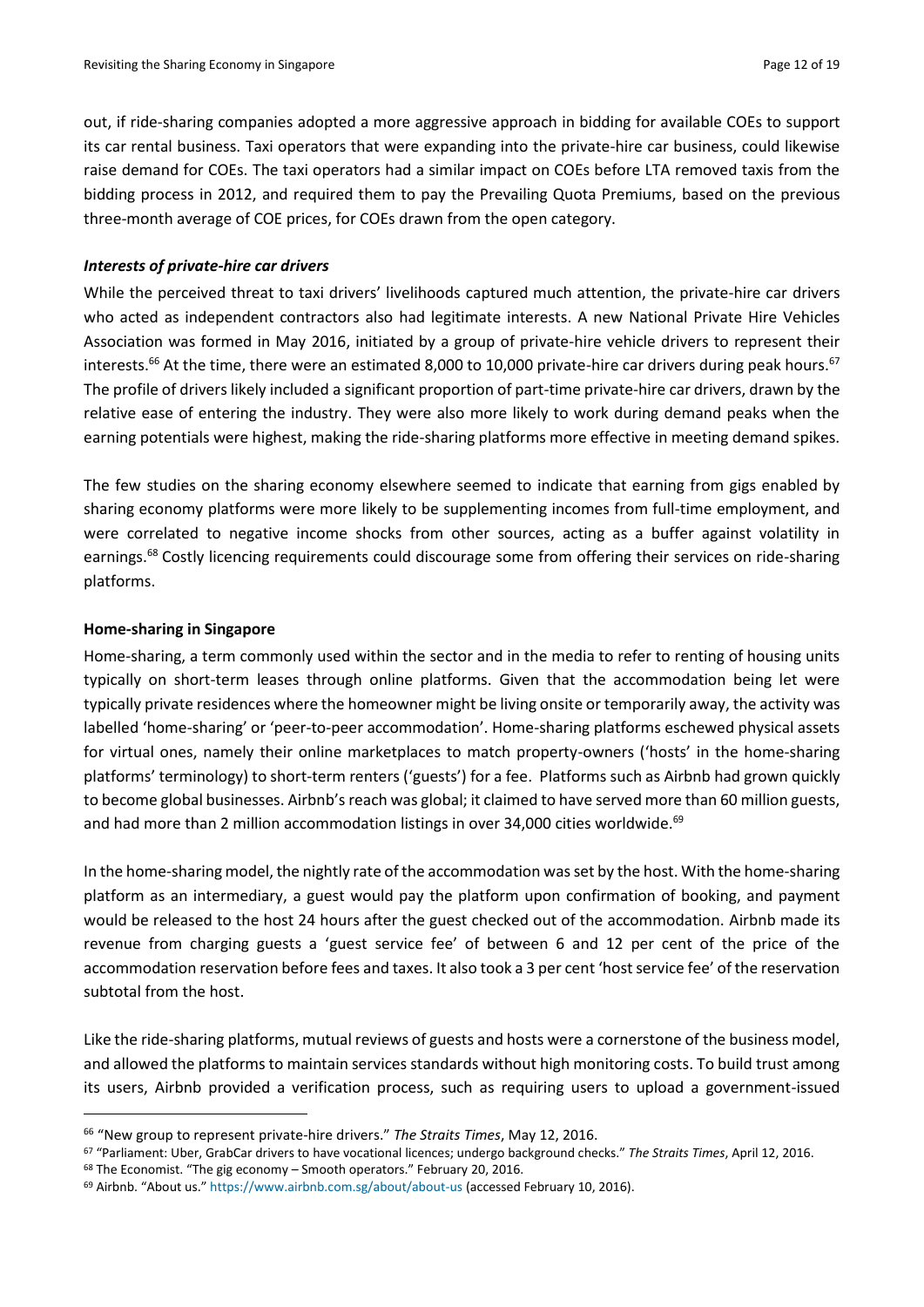identification. Guests and hosts could communicate with each other directly, as well as provide reviews and ratings through its platform. Airbnb provided other safeguards, such as a 'host guarantee' insurance of up to \$1.2 million to protect hosts from property damage arising from its bookings. Hosts could also ask for a security deposit from guests to offset instances of wear and tear. A corresponding 'guest refund policy' was put in place to manage disputes brought up by guests, or in instances where hosts had failed to meet Airbnb's hospitality standards. When it came to local laws and regulations, Airbnb put the onus for compliance and payment of local taxes and fees, on the host.

Airbnb set up its Asia headquarters in Singapore in late 2012 to spearhead its expansion into the region. Singapore already had a significant tourism industry, with over 10 million visitors arriving each year. By then, Airbnb found itself competing with other start-ups such as Roomorama, TravelMob (now HomeAway) and PandaBed. The Airbnb platform was well-received in Singapore – over 1,000 listings were seen on its platform in 2014,<sup>70</sup> and this had expanded to over 5,800 listings by 2015.<sup>71</sup> The listings offered a wide range of accommodation for rent in various parts of Singapore, with prices ranging from less than \$50 a night for a simple bedroom, to over \$500 in a luxury apartment. Within Southeast Asia, travellers in Singapore were one of the most avid users of Airbnb's services for outbound travel.<sup>73</sup>

### *Policy and regulation of subletting*

Home-sharing – termed 'short-term rental' by some regulators – drew controversy in Singapore and elsewhere. While these platforms helped to address market inefficiencies and under-utilisation of resources, they also unsettled incumbents including neighbours and hotels, and were at odds with existing regulatory frameworks. In some cities such as New York, San Francisco and Tokyo, the push-backs against Airbnb and its kind emerged as home-sharing grew in popularity.<sup>74</sup>

Even before the emergence of home-sharing platforms, most cities already had legislation that restricted short-term rentals, and many listings on Airbnb were technically in breach of such regulations. Locals griped that the appearance of strangers staying in their areas were changing the ambience of their neighbourhoods, and making them unsafe. There were worries about growing speculative property investments aimed at operating short-term rentals, which raised fears of housing bubbles and unaffordable homes. Wary that the likes of Airbnb could upend their business model, the hotel industry started lobbying lawmakers to clamp down on the new businesses. Some cities like London and Amsterdam permitted short-term stays with stringent restrictions. Others, including Singapore, banned them.

In Singapore, the regulatory authorities for public flats and private residences were the Housing and Development Board (HDB) and the Urban Redevelopment Authority (URA) respectively. As short-term rentals facilitated by home-sharing platforms grew in popularity, HDB and URA publicly clarified an existing rule that only long-term leases of at least six months were permitted for residential properties.<sup>77</sup> Given the prevalence

 $\overline{\phantom{a}}$ 

<sup>70</sup> "Two lose HDB flats for renting them to tourists." The New Paper, June 9, 2014.

<sup>71</sup> Personal communication from Airbnb, March 30, 2016.

<sup>73</sup> Bloomberg Business. "Singapore's Millennials Are Escaping Their Parents for a Night With Airbnb." July 16, 2015. <http://www.bloomberg.com/news/articles/2015-07-16/singapore-s-millennials-are-escaping-their-parents-for-a-night-with-airbnb> (accessed March 7, 2016).

<sup>74</sup> See for example, "A \$2,400 fine for an Airbnb host." The New York Times, May 21, 2013; "Fastest-growing Airbnb market under threat as Japan cracks down." The Straits Times, February 19, 2016.

<sup>77</sup> URA. HDB and URA's reply, "Rules on short-term rentals." September 25, 2013. [https://www.ura.gov.sg/uol/media-room/forum](https://www.ura.gov.sg/uol/media-room/forum-replies/2013/sep/forum13-19.aspx)[replies/2013/sep/forum13-19.aspx](https://www.ura.gov.sg/uol/media-room/forum-replies/2013/sep/forum13-19.aspx) (accessed March 7, 2016)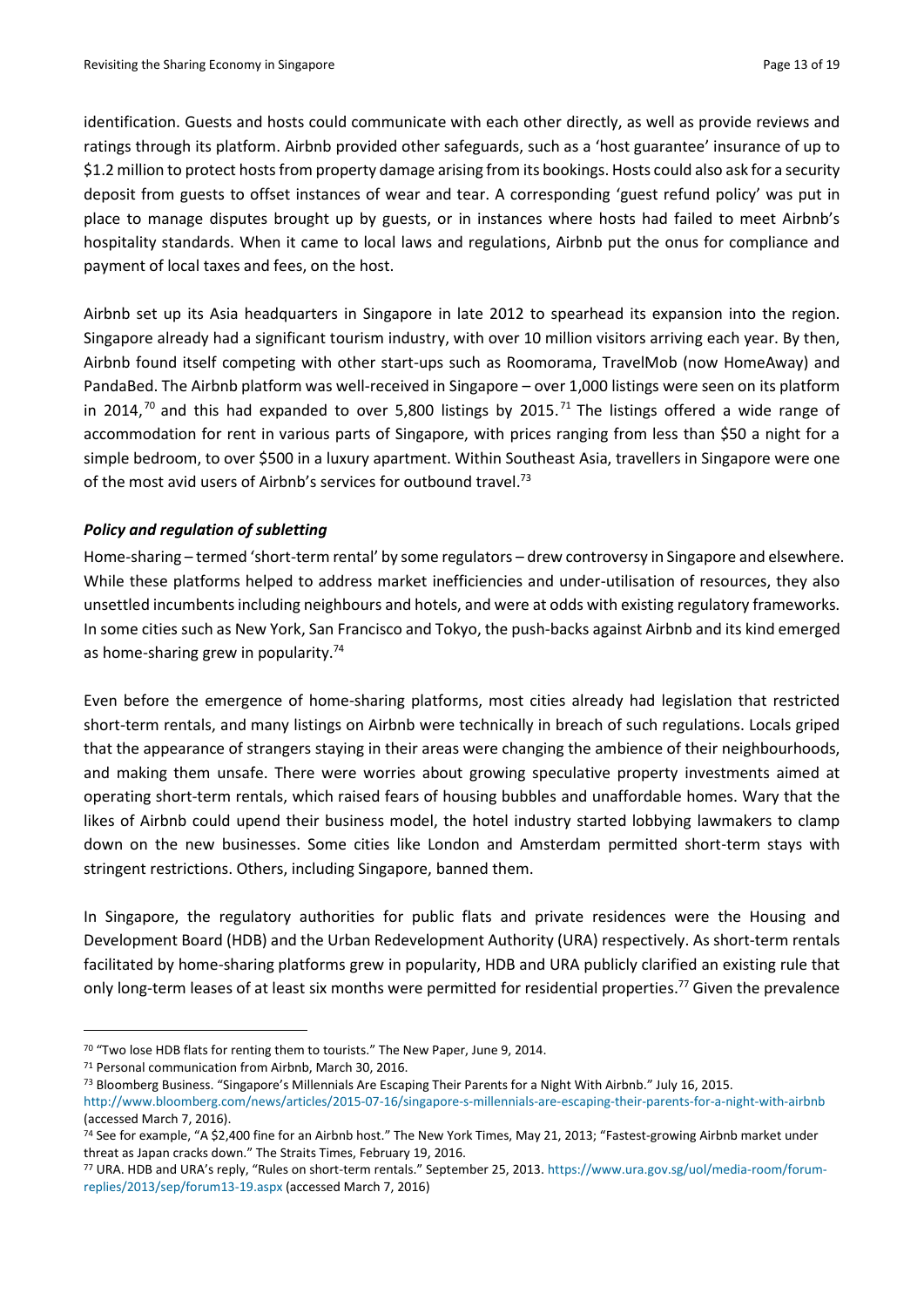of high-density housing in Singapore, the rational was that short-term stays would lead to high turnover of occupants and high human traffic, which could cause nuisance and safety concerns to neighbours.

Touching on the issue in parliament, then Senior Minister of State for National Development, Lee Yi Shyan indicated that the sharing of resources in an economy was a positive trend, but could come at the 'expense of existing regulations that tend to protect both consumers and service providers'.<sup>78</sup> Then-Minister for National Development, Khaw Boon Wan also weighed in on the issue, when he said in a blog post that short-term rentals were "not a good idea", and "their neighbours would not like to see their quiet neighbourhood becoming a hotel district".<sup>79</sup>

The concerns were not unfounded. Between 2013 and 2014, URA had received about 520 complaints about the rental of private condominiums for periods of less than six months.<sup>80</sup> The complaints centred on privacy and security concerns associated with having transient guests, and their use of common facilities. The penalties for flouting the regulations could be stiff. For private housing, such arrangements could be considered an unauthorised change in the residential use of the premises, an offence under the Planning Act, and could result in a fine of up to \$200,000, and/or a jail term of up to a year.

In Singapore, the issue of short-term rentals was also complicated by the fact that a high proportion of the resident population – more than 80 per cent – lived in close to 970,000 public (HDB) flats, which were strictly regulated. The minimum subletting period for an entire HDB flat or a bedroom was set at six months, and flat owners were required to seek HDB's approval to sublet. Only Singapore citizens were allowed to sublet their entire HDB unit, provided they met certain conditions such as fulfilling a minimum occupation period (of 3 or 5 years, depending on whether it was a new or resale flat).<sup>81</sup> There were also additional rules, such as the eligibility of subtenants and caps on the number of subtenants depending on flat type. Between January 2013 and December 2014, HDB conducted over 13,000 flat inspections and took action against 24 flat owners for unauthorised subletting.<sup>82</sup> Those caught infringing HDB's regulations on subletting could be fined up to \$50,000, or even faced compulsory acquisition of their flats by the Board. Two HDB flat owners reportedly had their units repossessed by HDB in 2014 for renting them out to multiple short-term visitors for between \$25 and \$75 a night.<sup>83</sup>

While private homes faced fewer restrictions in subletting, a guideline was set in 2009 that leases for private residences should be at least six months.<sup>84</sup> Breaching the guideline could be considered a material change of use, which was an offence under the Planning Act. For private housing, illegal subletting could be considered an offence of unauthorised change in the residential use of the premises under the Planning Act, and could attract a fine of up to \$200,000, and/or a jail term of up to 12 months.

1

<sup>78</sup> Singapore Parliament Debates (Hansard). "Short-team Rental Leases at Private Condominiums." Parliament No:12; Session No:2; Volume No:92; Sitting No:12; September 8, 2014.

<sup>79</sup> "Housing Matters" Blog. "Some things are harder to share." January 21, 2015.

<https://mndsingapore.wordpress.com/2015/01/21/some-things-are-harder-to-share/> (accessed February 10, 2016).

<sup>80</sup> Singapore Parliament Debates (Hansard). "Short-team rental leases at private condominiums." Vol. 92; September 8, 2014. 81 Singapore Permanent Residents were barred in 2013 from subletting their entire units.

<sup>82</sup> HDB. "Subletting Regulations." [http://www.hdb.gov.sg/cs/infoweb/residential/renting-out-a-flat-room/renting-out-your](http://www.hdb.gov.sg/cs/infoweb/residential/renting-out-a-flat-room/renting-out-your-flat/subletting-regulations?resolvetemplatefordevice=true)[flat/subletting-regulations?resolvetemplatefordevice=true](http://www.hdb.gov.sg/cs/infoweb/residential/renting-out-a-flat-room/renting-out-your-flat/subletting-regulations?resolvetemplatefordevice=true) (accessed February 10, 2016).

<sup>83 &</sup>quot;Two lose HDB flats for renting them to tourists." The New Paper, June 9, 2014.

<sup>84</sup> Singapore Parliament Debates. "Planning (Amendment) Bill." Vo. 94, February 6, 2017.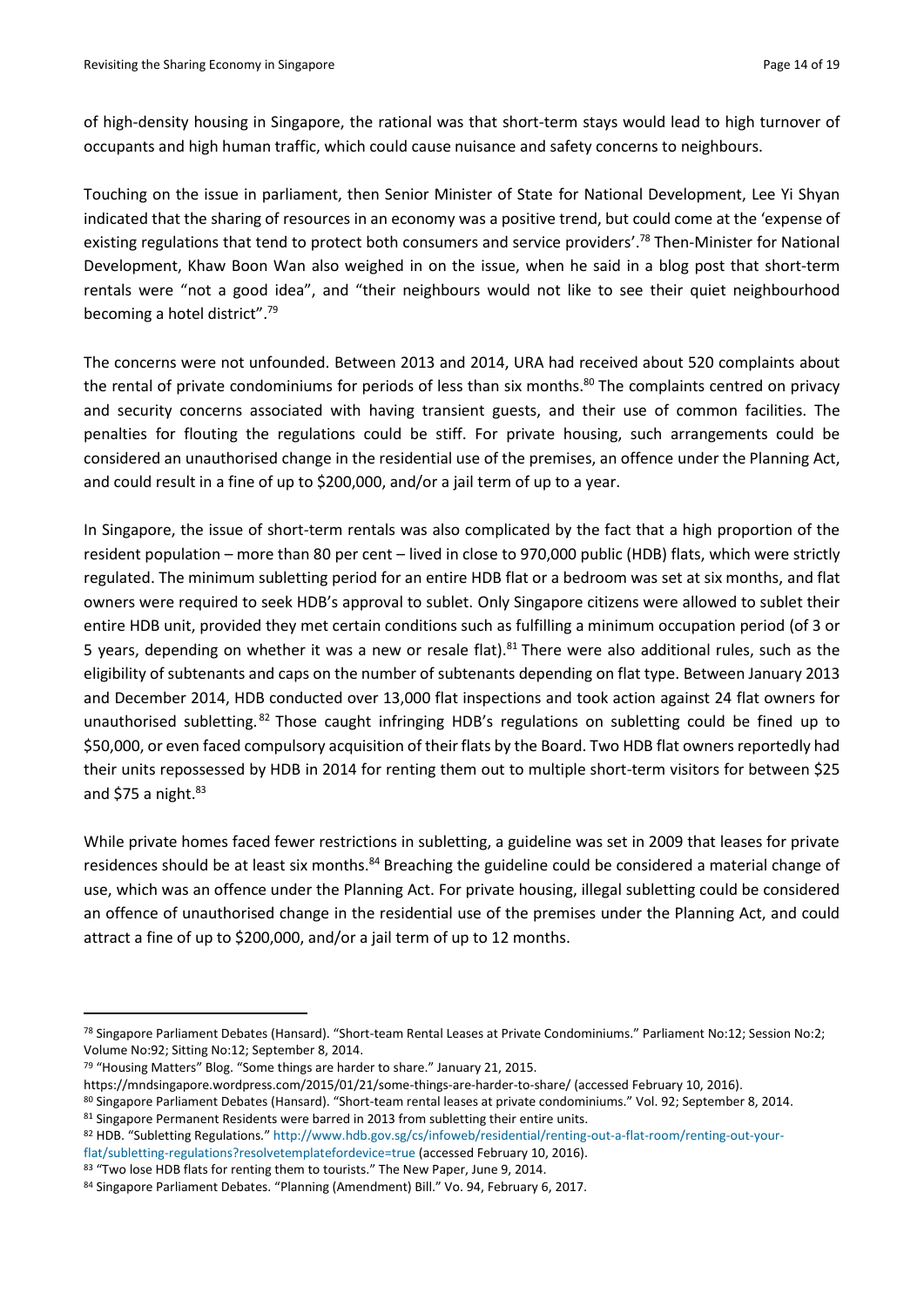The government's stand on short-term rentals seemed to put a damper on the budding home-sharing sector, at least as far as HDB flats were concerned. Private houses and apartments on the other hand, continued to be listed for short-term rentals on home-sharing platforms. Notwithstanding the existing regulations, URA launched a public feedback exercise in January 2015, seeking feedback on allowing short-term stays in private residences. The survey included questions on the concerns that residents would have if their neighbours rented out their premises; what would be a reasonable duration for short-term rentals; and how could URA increase its effectiveness in investigating infringement of regulations. The results of the feedback exercise, which closed on 23 February 2015, were however not made public. HDB did not announce any plans to solicit feedback on the issue.

The sharing economy's business association in Singapore, SEAS, released its own position paper in December 2014, on home-sharing in Singapore which highlighted its benefits, while Airbnb commissioned its own poll of 600 Singaporeans in early 2015. Among other things, its survey found that 72 per cent believed that Singaporeans should be allowed to temporarily rent out their homes. *<sup>85</sup>* The survey, however did not include questions on the potential adverse impacts of short-term rentals.

Lawrence Wong, who took over as National Development Minister in October 2015, said that while short-term stayers tended to be seen as intruding into people's private spaces, attitudes towards home-sharing could change in the future.<sup>86</sup> A similar sentiment was shared by Prime Minister Lee Hsien Loong at a May Day rally in 2016. Referring to new business models and companies such as Taobao, Airbnb, and Uber, which were disrupting existing ones, Lee remarked that, "I don't think we can stop this phenomenon and I don't think we should try to stop it."87

Nevertheless, the Planning Act was subsequently amended in February 2017 to explicitly make short-term subletting in private properties illegal without planning permission.<sup>88</sup> The maximum number of tenants for private residential properties – regardless of size – was also cut from eight to six, unless they had been given planning permission.<sup>89</sup> In an earlier media interview, Wong called short-term rentals a "breach of faith" for those who had bought houses to live in, and "an intrusion into (their) private space" that most would find intolerable, especially if the rules were suddenly changed. $90$ 

The parliamentary debate on the bill also saw several members of parliament speak about their constituents' negative experiences and express opposition to short-term rental.<sup>91</sup> Wong also commented that premises that were rented out on a daily basis should be regulated like hotels, rather than residential homes. At the same time, the possibility was raised that the government could create a new use class for private residences that

content/uploads/2015/02/DBR-Singapore-Survey-Research-Results-3.pdf

1

<http://www.pmo.gov.sg/newsroom/pm-lee-hsien-loongs-may-day-rally-speech-1-may-2016>

<sup>85</sup> Airbnb. "New Poll: Singapore Supports Home Sharing." February 17, 2015. http://publicpolicy.airbnb.com/wp-

<sup>86</sup> "Complaints over rentals jump as home sharing takes hold." *The Straits Times*, October 31, 2016.

<sup>87</sup> Lee, Hsien Loong. "May Day Rally Speech." Prime Minister's Office, May 1, 2016. Accessed June 14, 2017.

<sup>88</sup> Singapore Parliament Debates. "Planning (Amendment) Bill." Vol. 94, February 6, 2017. The Planning Act was amended to add a Fourth Schedule, which listed the uses of residential property that are illegal without permission. The uses listed were short-term accommodation, and dormitory accommodation.

<sup>89</sup> "New cap on tenants for private homes, deadline looms for agents, landlords to ink deals." *The Straits Times,* May 13, 2017. As a comparison, it should also be noted that the maximum number of subtenants allowed for a four-room or larger HDB flat was nine. 90 "Short-term home stays a 'breach of faith' but Singapore will not close door on it permanently." The Straits Times, October 10, 2016.

<sup>91</sup> Singapore Parliament Debates. "Planning (Amendment) Bill." Vol. 94, February 6, 2017.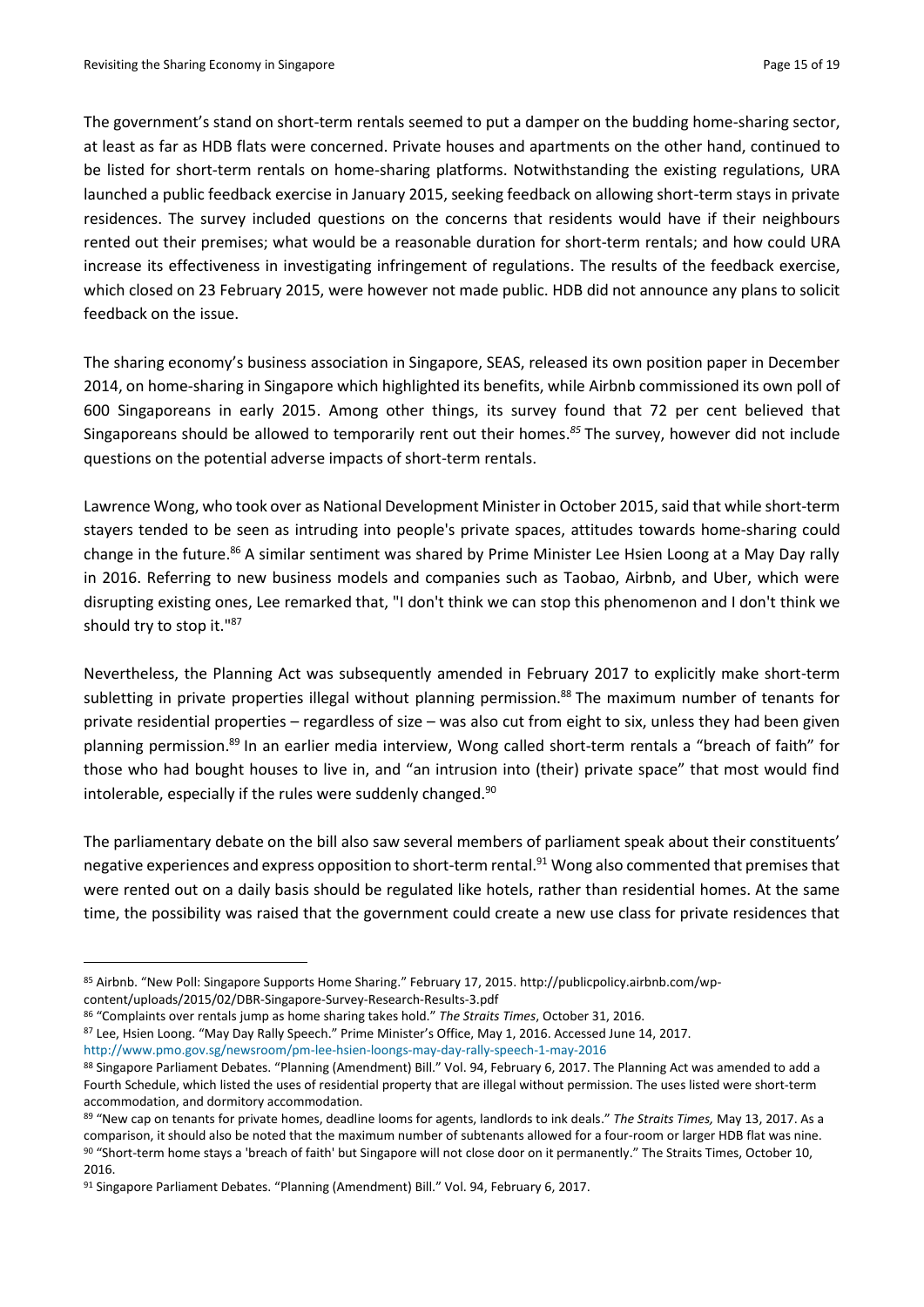could be used for short-term rentals. New residential sites could be sold with such an approved use, while existing residential buildings could apply for planning permission for such a change of use. In 30 June 2017, the minimum subletting period was lowered from six to three months for private housing. According to URA, demand for shorter-term stays was growing among certain groups, such as professionals on work assignments; a majority of respondents to its 2015 public consultation exercise had also supported a reduction.<sup>92</sup>

# *Means of monetising assets*

**.** 

For home-owners, Airbnb offered a convenient way of monetising their assets. This appealed to home-owners who preferred to let out space for short-term stays in their primary residence, rather than be locked into a long-term arrangement. Short-term rentals were also usually more profitable on a per day basis than a longerterm lease. For individuals and households, the supplementary income provided by home-sharing could serve as a buffer when main income sources fell short. For retirement households, it could also serve as an alternative source of retirement income to tap on when needed, in lieu of longer subletting leases. According to Airbnb, its average host in Singapore earned about \$5,000 a year providing 45 nights of accommodation.<sup>93</sup> This was equivalent to 1.2 months of the median monthly income from work in 2016<sup>94</sup> from less than 4 days of subletting each month.

The public housing policy objectives in Singapore had evolved over the years, from simply providing decent shelter, to encouraging home ownership to create a sense of belonging to the country, and in more recent years, offering home owners opportunities for investment gains. Although the government's stand was that HDB flats were primarily for owner-occupation, the subletting of rooms within a HDB flat had long been permitted, and the door was opened in the early 2000s to allow flat owners sublet their entire units. The rules were relaxed in 2003 to allow HDB flat owners, who had lived in their flats for at least 10 to 15 years, to sublet their entire unit on a long lease. The stated aim at the time was to provide flat owners with a source of retirement income.<sup>98</sup> This was a sea change to a longstanding rule that HDB flats had to be occupied by the flat owners. Generally, about five per cent of all owned HDB flats were being sublet. As at the end of March 2016, this involved 51,052 flats.<sup>99</sup>

Considering the high levels of home ownership in Singapore, and that for many, a residential property would be their single largest investment, additional avenues to monetise that asset should, in theory, be welcome. Where public policy and private enterprise diverged was on the duration and frequency of subletting. On the other hand, questions had been raised about how the economic benefits of home-sharing were spread within a city. A study on Airbnb in London indicated that the demand for Airbnb listings – and by extension, economic benefits – tended to stay concentrated in desirable neighbourhoods that were already bustling, even when the supply of listings had expanded to other neighbourhoods.<sup>101</sup>

<sup>92</sup> Urban Redevelopment Authority. "Revision of minimum stay duration (from six to three months) for private residential properties." June 30, 2017. <https://www.ura.gov.sg/uol/media-room/news/2017/Jun/pr17-44>

<sup>93</sup> "Average Singapore Airbnb host 'makes about \$5,000 a year'", *The Straits Times*, December 6, 2016.

<sup>94</sup> Ministry of Manpower. "Median Gross Monthly Income from Work (including Employer CPF Contributions) of Full-Time Employed Residents." Last modified May 31, 2017. [http://stats.mom.gov.sg/Pages/Income-Summary-Table.aspx.](http://stats.mom.gov.sg/Pages/Income-Summary-Table.aspx) The median gross monthly income from work for 2016 was \$4,056.

<sup>98</sup> Singapore Parliament Debates (Hansard). "Retuning of CPF." Parliament No:10; Session No:1; Volume No:76; Sitting No:19; August 29, 2003.

<sup>99</sup> Housing & Development Board. "HDB Annual Report 2015/2016, Key Statistics". Accessed June 30, 2017. <http://www10.hdb.gov.sg/eBook/AR2016/key-statistics.html>

<sup>101</sup> Bliss, Laura. "A Novel Idea for Regulating Airbnb." CityLab, February 10, 2016. [http://www.citylab.com/cityfixer/2016/02/london](http://www.citylab.com/cityfixer/2016/02/london-airbnb-sharing-rights/462162/)[airbnb-sharing-rights/462162/](http://www.citylab.com/cityfixer/2016/02/london-airbnb-sharing-rights/462162/) (accessed March 10, 2016)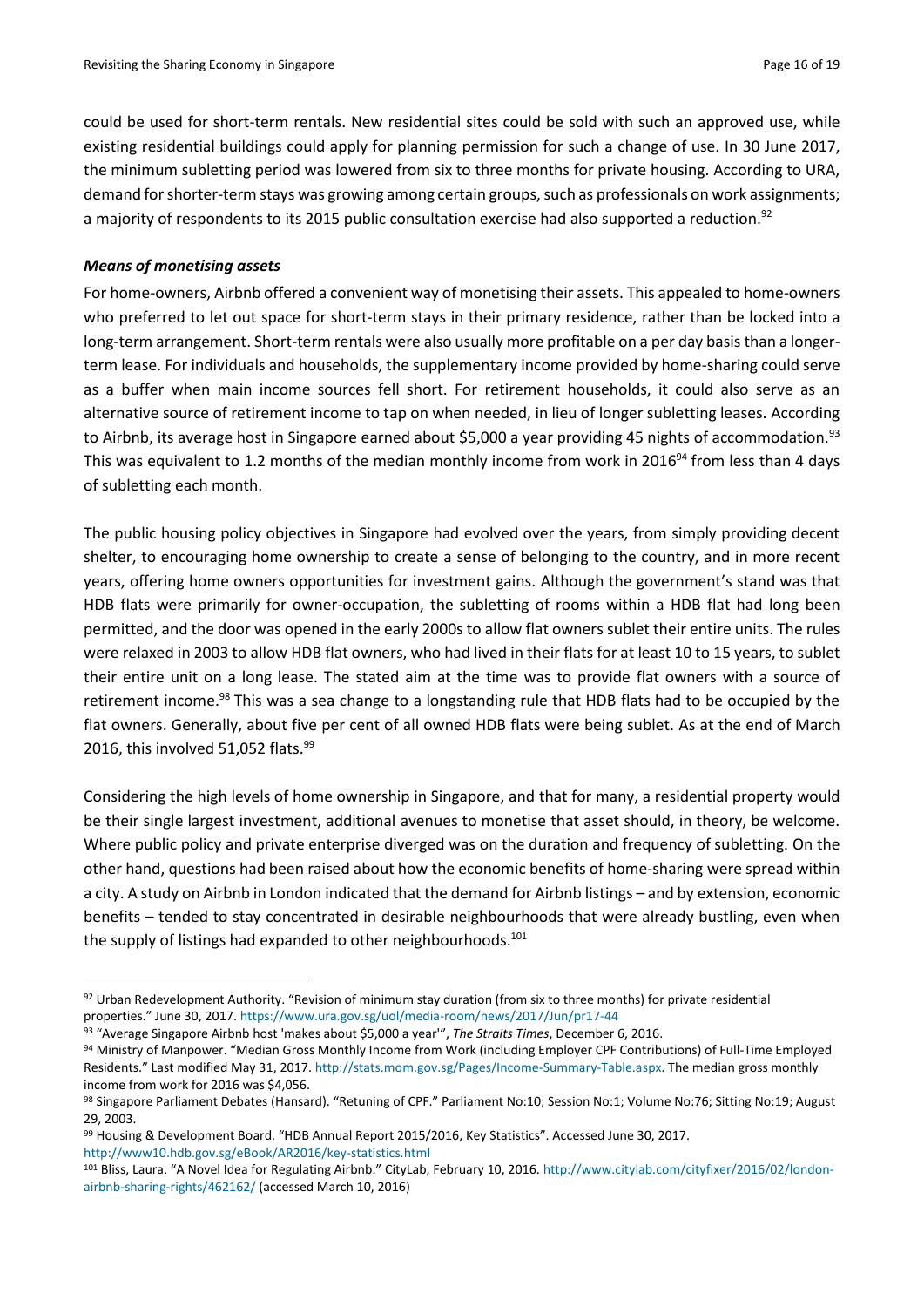### *Managing dis-amenities and housing affordability*

In Singapore, the public discourse had largely centred on the negative externalities that frequent short-term rentals could cause. The government saw frequent short-term rentals as a source of dis-amenities for neighbours, such as noise, over-crowding, privacy and safety concerns that would erode the residential nature of a neighbourhood. The archetypal scenario was that of an absentee landlord running an overcrowded boarding house in his apartment, with tenants misusing or hogging common facilities.

The authorities had frequently received complaints of private and public residential premises being illegally rented out, and enforcement appeared to be largely in response to such complaints. Enforcement was a timeconsuming and onerous exercise conducted by HDB and URA through random spot checks and upon receiving tip-offs or complaints. HDB alone conducted some 6,000 to 7,000 flat inspections a year, which accounted for less than 1% of all HDB flats. Allowing property-owners to have frequent short-term rentals would invariably raise the hackles of more neighbours.

On the other hand, according to Airbnb, the majority (61 per cent) of listings in Singapore on its platform hosted fewer than 90 nights in a year, while rooms comprised 60 per cent of the listings.<sup>102</sup> This seemed to suggest that a majority of the hosts were listing their primary residences, rather than running a commercial operation that rented out multiple properties.

In some cities, opposition to home-sharing platforms raised also the spectre of unaffordable housing. In particular, there were fears that commercial operators were muscling into the home-sharing business by buying up properties primarily to profit from frequent short-term rentals. By reducing the available housing stock, the argument was that housing prices would rise, pricing out genuine home-buyers. This had emerged as a controversial issue in cities such as San Francisco, New York City and Paris, where Airbnb had enjoyed explosive growth, but had also seen increasing participation from commercial operators.<sup>103</sup>

Unlike most cities where the housing market was largely commercially-driven, the housing market in Singapore was rather unique. The majority of the population lived in public flats developed by HDB, which sold flats directly to eligible home-buyers, as part of the government's policy of encouraging home ownership. As a statutory board, housing affordability was a key consideration in HDB's housing development programmes, and was closely monitored by the government. Flats were typically priced such that monthly housing instalments were pegged to about a quarter of average monthly incomes for target groups. This was below the 30 to 35 per cent used in some international housing affordability benchmarks. Home buyers could also use their funds set aside in the mandatory national social security system, the Central Provident Fund (CPF), to finance housing purchases. Even in the resale (secondary) market for HDB flats, and the private housing market, the government retained several fiscal and financial levers to moderate housing prices and stabilise the housing market, including various housing grants for the purchase of resale HDB flats, Additional Buyer's Stamp Duty, and limits on loan-to-value and total debt servicing ratio.

**.** 

<sup>102</sup> Personal communication from Airbnb, March 30, 2016.

<sup>103</sup> See for example, "Protesters occupy Airbnb HQ ahead of housing affordability vote." The Guardian, November 2, 2015. <http://www.theguardian.com/us-news/2015/nov/02/airbnb-san-francisco-headquarters-occupied-housing-protesters> (accessed March 1, 2016); "Study: Professional Landlords Generate \$500 Million Per Year on Airbnb." Bloomberg Business, January 20, 2016. <http://www.bloomberg.com/news/articles/2016-01-20/study-professional-landlords-generate-500-million-per-year-on-airbnb> (accessed March 1, 2016); "Paris Confronts Airbnb's Rapid Growth." The Wall Street Journal, June 25, 2015. <http://www.wsj.com/articles/SB12147335600370333763904581058032330315292> (accessed March 1, 2016).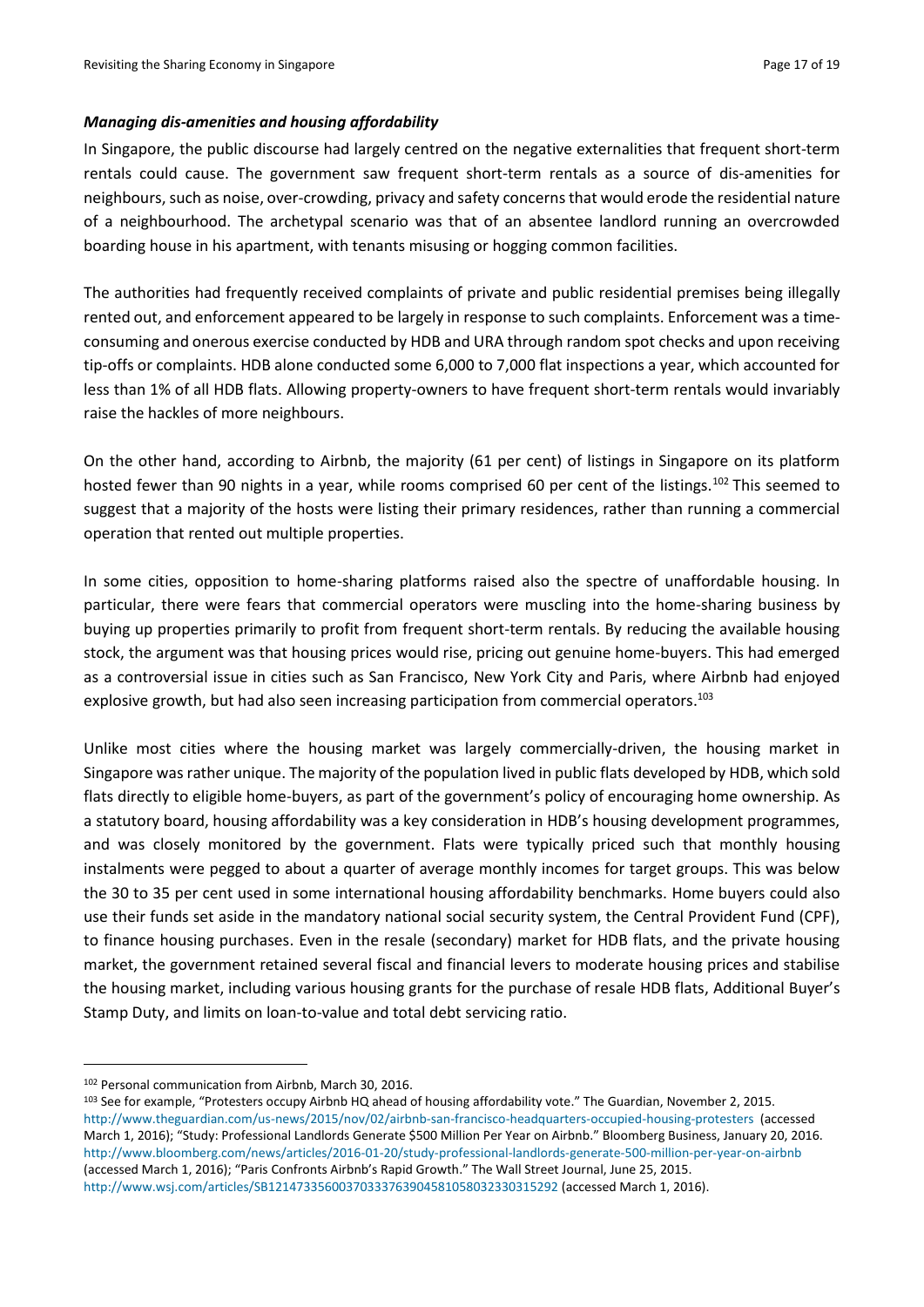By setting certain rules, some cities had come to a compromise that enabled property-owners to supplement their incomes with short-term rentals, while minimising dis-amenities to neighbours. These included restricting short-term rentals to primary residences, limiting the number of guests, and allowing a reasonable number of short-term rentals a year. For example, in May 2015, London relaxed its housing lawsthat had been inconsistently enforced, and legalised short-term rentals for up to 90 days a year without property owners having to seek planning permission.<sup>105</sup> Home-sharing platforms could also take the initiative in establishing clear and impartial mechanisms to handle third-party complaints from neighbours and other affected parties.

#### *Impact on tourism and hotel industry*

Another potential benefit of home-sharing was its impact on tourism. Unlike ride-sharing, the demand for home-sharing which depended on external demand, was less obvious. The range of home-sharing options could attract tourists looking for more unique experience and opportunities to interact with locals. Homesharing could also help to absorb occasional surges in visitor numbers during major events, such as the Formula 1 Singapore Grand Prix.

There had been previous attempts to provide short term homestays for tourists in Singapore. For example, the Association of Management Corporations in Singapore launched a programme in 2004 with almost 1,000 rooms in various condominiums offering homestays to tourists at US\$30 a night.<sup>107</sup> The hosts reportedly ranged from retirees and families with children studying abroad, to investors with vacant properties. However, the programme fizzled out after a few years for various reasons, including homeowners opting for long term leases when rental rates spiked. Over the years, there had been similar proposals for HDB flats to be opened out for homestays to tourists wanting to experience a typical Singaporean lifestyle.<sup>108</sup> Even locals seemed keen on short-term stays or 'staycations' in space-squeezed Singapore.<sup>109</sup>

While home-sharing platforms faced strident objections from the hotel industry elsewhere,<sup>110</sup> the reactions from the hotel industry in Singapore seemed more muted, especially given the existing restrictions on shortterm rentals. The objections from the hotel industry focused on safety, security and cleanliness standards of unlicensed accommodations. The home-sharing platforms' listings in Singapore were likely a small percentage, compared to the more than 400 hotels offering close over 63,000 rooms in Singapore.<sup>111</sup> The customer base associated with home-sharing platforms were more likely to be leisure travellers, whereas hotels tended to cater to business travellers. The home-sharing listings were more likely to compete with cheaper budget hotels and hostels. Indeed, budget hotels had started to list themselves on such platforms. At the same time, despite

<sup>108</sup> "Chinese tourists to get a taste of HDB life." The Business Times, March 8, 2003.

1

<sup>109</sup> Bloomberg Business. "Singapore's millennials are escaping their parents for a night with Airbnb." July 16, 2015.

<sup>105</sup> "Airbnb to be legalised in London." The Guardian, February 10, 2015. [http://www.theguardian.com/travel/2015/feb/10/airbnb](http://www.theguardian.com/travel/2015/feb/10/airbnb-to-be-legalised-in-london)[to-be-legalised-in-london](http://www.theguardian.com/travel/2015/feb/10/airbnb-to-be-legalised-in-london) (accessed March 10, 2016)

<sup>107</sup> "Your home, their hotel; More than 100 households will open their doors to tourists." The Straits Times, December 21, 2003; "Homestay scheme draws 250 tourists." The Straits Times, August 28, 2004.

<http://www.bloomberg.com/news/articles/2015-07-16/singapore-s-millennials-are-escaping-their-parents-for-a-night-with-airbnb> (accessed March 7, 2016).

<sup>110</sup> See for example, "Rising angst over airbnb operations." Herald Sun, February 11, 2015. Australian tourism operators were reportedly seeking government intervention to halt the rise of Airbnb in the country, and force the company to abide by the same laws as the hotel industry.

<sup>111</sup> Singapore Tourism Board. "Number of licensed rooms as at 31 December 2016." <https://www.stb.gov.sg/industries/hotels> (accessed June 30, 2017).